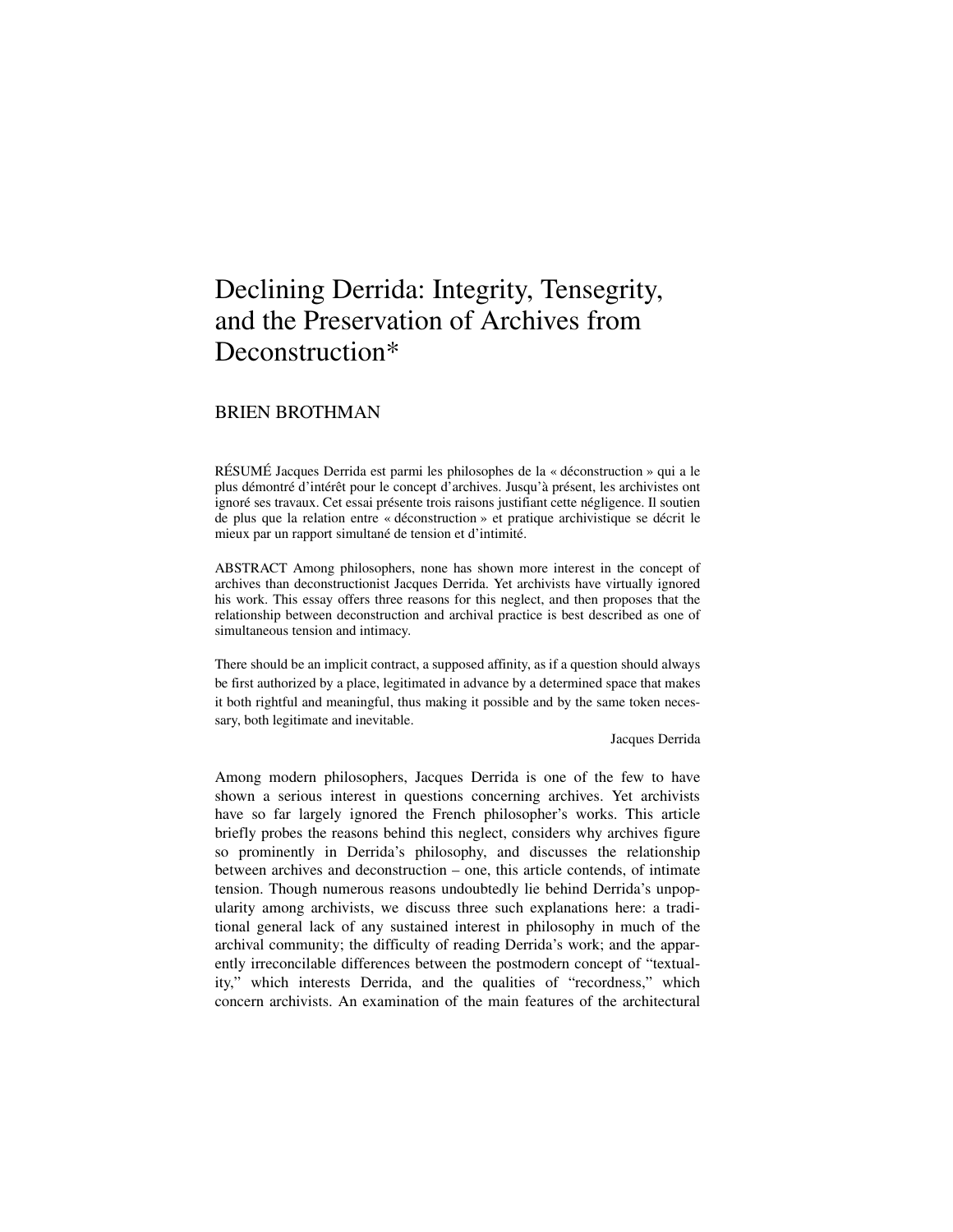notion termed "tensegrity" provides concrete illustration of deconstructive action.

This article will attempt to show how Derrida's deconstructive practice weaves the phenomenon of archives into the fabric of human knowledge and existence. It is "archiving" that provides people with the power to generate and share meaning and to establish, amongst themselves, the identities of all things within the world. For Derrida, however, the exploitation of this possibility also begets numerous philosophical conundrums of an ethical, intellectual, and political nature, which we will be discussing shortly. This, briefly, is why the concept of archives occupies such a prominent place in his philosophy. Thus, the amount of attention that Derrida has devoted to the question of archives, as disturbing as it may sometimes seem and as unwelcome as it may be, effectively elevates archives to a position of significance it has seldom occupied in other scholarly writings beyond the archival community.

 Reactions from outside the archival community to Derrida's philosophy have ranged from high praise to bitter denunciation. Some endorse it as a productive method for generating new perspectives on and critiques of various issues and matters. In fact, Derrida's philosophy can very effectively – some would say too effectively – open up alternative ways of reading that disturb conventional understandings of individual texts, institutions and social practices, and particular events and circumstances. Deconstruction has been useful, to cite some examples, in the fields of architecture, management science, legal studies, literary theory, organizational theory, public administration, social theory, and even religious and theological studies. Other observers, while acknowledging deconstruction's critical power, complain of its lack of intellectual resolution, positive conclusions, and practical recommendations. Still others have found Derrida's philosophy to be incomprehensible, ethically hollow, and lacking in moral traction.<sup>1</sup> Sometimes even sympathetic readers, attracted to its radical political possibilities, acknowledge deconstruction's political pliability and relativism, its suitability, for example, as a justification for nihilism and reactionary politics. More unscrupulous critics have even made crude and preposterous ad hominem remarks suggesting links with fascism based on Derrida's intense interest in the works of Nietzsche and Heidegger.<sup>2</sup>

Thus, the archival community aside, deconstruction has never won anything close to wide or unqualified acceptance within broader circles, and Derrida himself sometimes appears as something of an enigmatic figure, even among some of those who find profit in reading his work.<sup>3</sup> Certainly, deconstruction no longer enjoys the same popularity among academics that it did during its heyday in the 1970s and 1980s. Sometimes (with some sense of relief no doubt) its opponents have ridiculed deconstruction as nothing more than a passing academic fashion now fading from view, characterizing it as a designer philosophy fashioned by the self-consciously trend-setting French,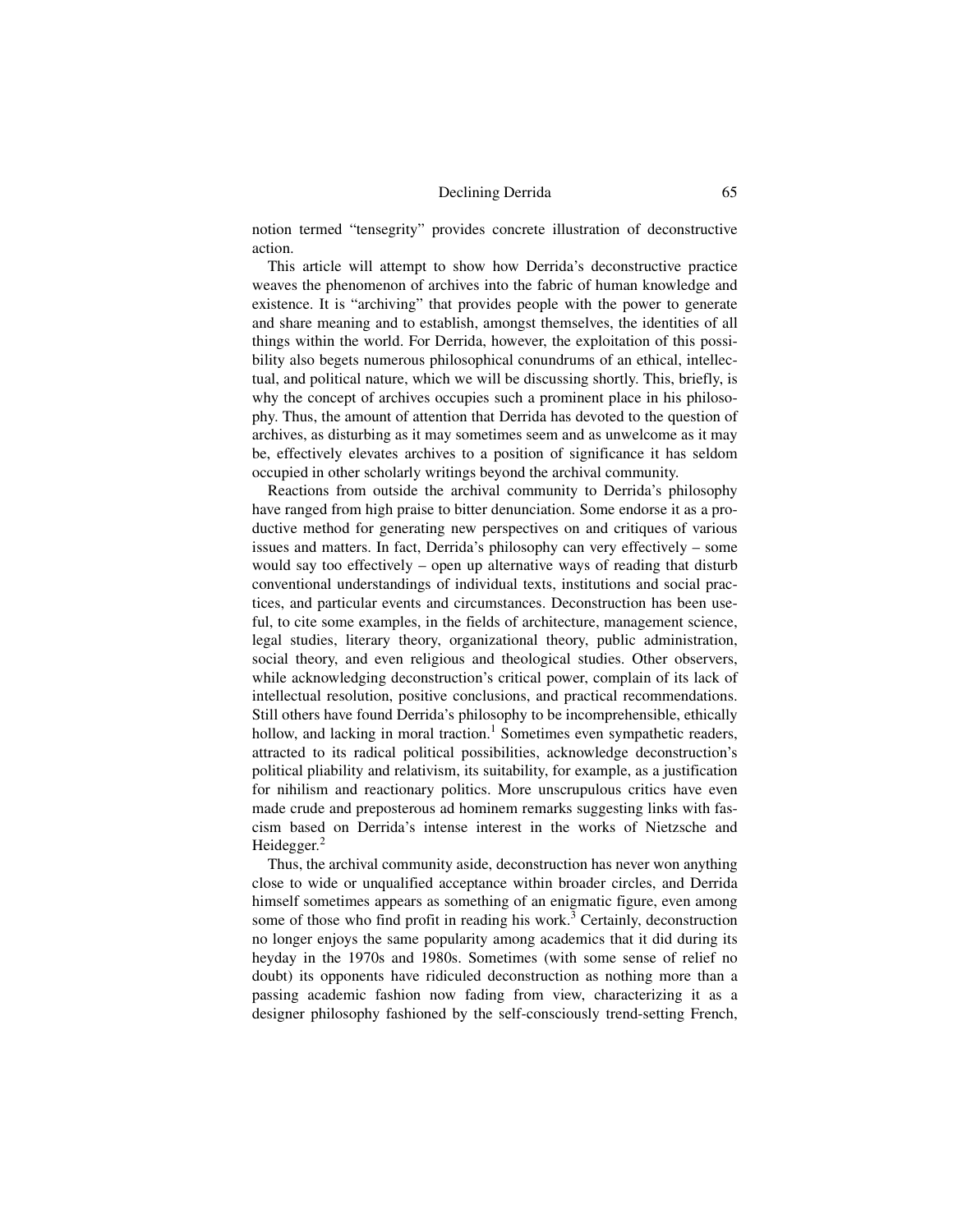and, for a time, embraced by other academics, equally susceptible to trends, especially in North America.<sup>4</sup> Yet Derrida's philosophy continues to attract attention and praise from more than a few scholars. One can find ongoing evidence, sometimes under different names and other guises, of a subtle yet powerful deconstructive influence at work in many disparate regions of contemporary culture – reaching even into the language and ideas of some who have worked arduously for its demise. Indeed, its reach may now be in some respects greater and its presence better tolerated precisely because people believe that deconstruction – certainly as so identified – has now largely disappeared from the scene. As one sympathetic critic of deconstruction has observed, sometimes nothing succeeds better than failure.<sup>5</sup>

Before turning to explanations of deconstruction's failure in the archival community, a word of warning may be in order. This essay's primary concern is the relationship between archival practice and the concept of archives found in deconstruction. The claim of this essay is that the concept of archives is deeply imbedded throughout the entire corpus of Derrida's philosophy. Among archivists, however, Derrida's *Archive Fever*<sup>6</sup> is the only one of his works that has received more than passing notice, undoubtedly because of its title. Yet, in *Archive Fever* he pursues archival themes that he had already examined for many years under sometimes different names. The book's consideration of archival matters is only more obvious here than in his previous writing. Even though Derrida had not always explicitly named "archives" as a subject of discourse, he had constantly discussed and embroidered upon a cluster of crucial concepts – concepts that have deeply marked a phenomenon that most archivists take for granted in defining and pursuing their mission: the status of writing in human society.

More precisely, it is necessary to understand that Derrida simultaneously construes writing as one of several important metaphors for archiving, and archiving as one of numerous metaphors for writing. It will also help to keep in mind that the notions of both writing and archiving are metaphorically associated with concepts of memory and preservation, and vice versa, and even with the formation and operation of consciousness.<sup>7</sup> This should not come as a surprise, as Derrida seems to believe that language unavoidably carries metaphorical resonance – and thereby never quite yields the literal meanings its users intend to express.<sup>8</sup> Thus, when Derrida writes about archives, the discussion stretches beyond and beneath our profession's conception of archives. By the same token, when he dwells on the thematics of "writing," when he introduces seemingly recondite notions of "difference," "trace," and "origins," and when he deals with the issues of "presence" and "absence," being and meaning (all concepts we will touch on later), he is addressing concerns that ultimately carry consequences for the archival community's conception of what the preservation of records actually accomplishes, and what significance lies within and beyond the language archivists use to enunciate their purposes. To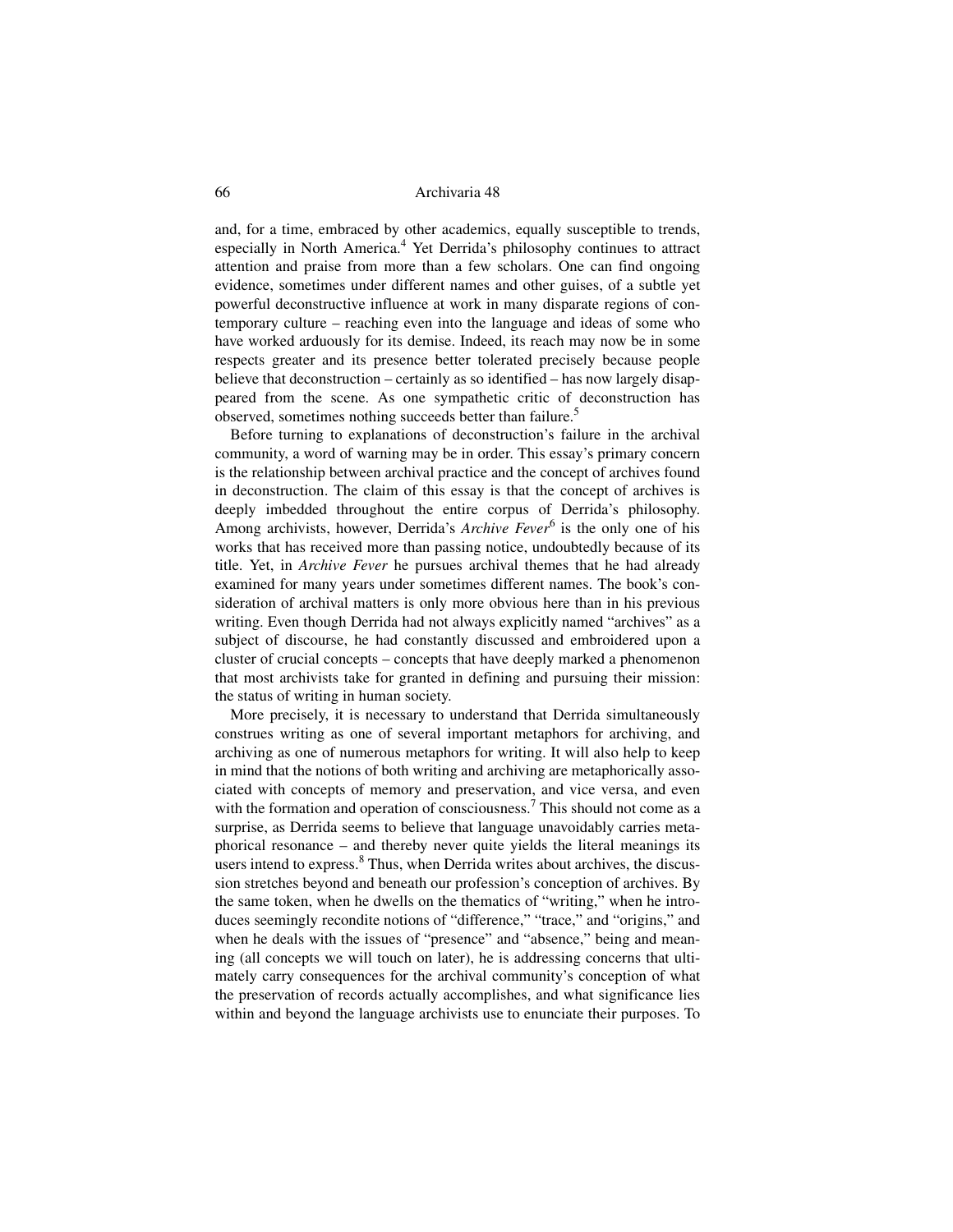claim that Derrida's treatment of archives distorts and trespasses upon the true, that is, archivists' meaning of archives, or to contend that his "archival" conceptualizations, preoccupations, and concerns are so different as to be virtually irrelevant to proper archival practice, is to sidestep the challenges in his questions and to miss an opportunity to deepen our appreciation of the keeping of archives.

Why, then, if the concept of archives figures so prominently in Derrida's work has the archival community failed to register much interest in his writings? First, and most obvious, only a very small minority of archivists have ever found that philosophy of any kind offers them much theoretical interest or practical utility. Apart from sporadic invocations of one philosophy or another, and an occasional foray into the philosophy of science in search of models and arguments relating to the value of theory for archival practice, archivists have seldom felt the urge to employ philosophy in accounting for what they do, for what they claim to know, and for what they believe to be justifiable in what they profess to do. This disregard may be partly due to a belief in certain tenets concerning the fundamental incompatibility between philosophical and historical approaches, that is, between understandings of the human experience that transcend time and those that are historically contingent and gain validity from historical context.

In addition, increasing numbers of archivists – sometimes overtly, sometimes less discernibly – have been recently promoting the image of a profession that is, not to put too fine a point on it, "business-like." The self-fashioning of a professional ethos of pragmatism – bolstered by the profession's concomitant discovery of the "authentic" archivist, the ancient, original archivist who occupied a place near the active center of public or corporate administration – seems almost to preclude any systematic forays into philosophy. Philosophy is generally regarded as being incompatible with pragmatic preoccupations – as too far removed from the world of practical archival concern. Moreover, the technologically-induced crisis of electronic records has encouraged increasing numbers in the community to dawn a corporate, "business" mantle.<sup>9</sup> All records are becoming characterized as "business" records, and all aspects of archival practice as "business processes."

If deconstruction philosophy represents only one of several postmodern intellectual fashions that have temporarily beguiled many academics, some archivists, especially those seeking to meet the challenges of electronic and other contemporary records, have themselves turned to writings from the equally trend-conscious worlds of management science and organizational theory. Record keepers at the forefront of theoretical and methodological developments have been drawing increasingly on the teachings and rhetoric of administrative science, public administration, information management, knowledge management, information engineering, business process reengineering, workflow studies, systems analysis, and enterprise reengineering, to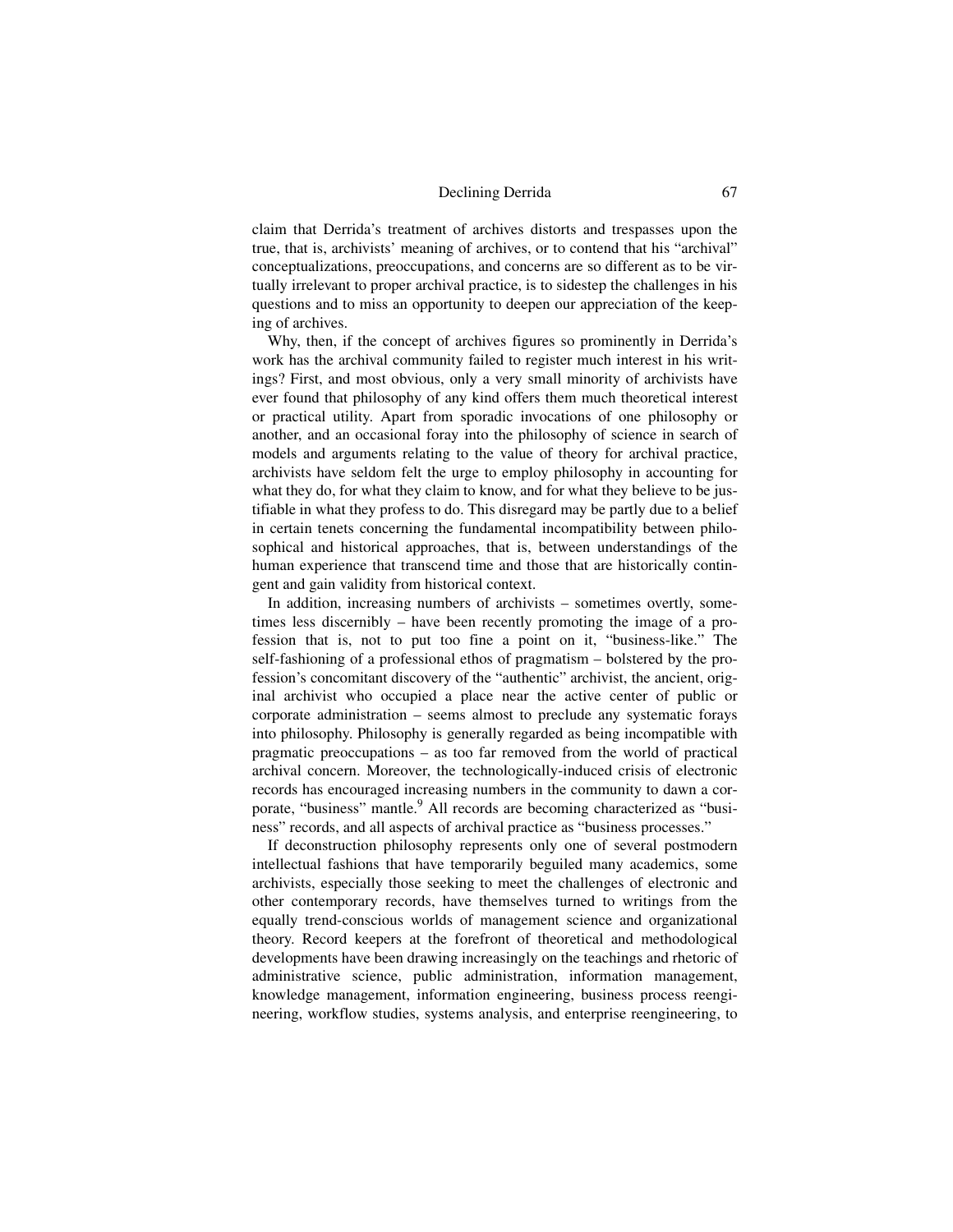name just a few. These are fields in which the creation of new fashions in concepts, theories, and terminology is no less evident than among some academic proponents of postmodernism and poststructuralism.

This is not to say that the organizational and management science literature is devoid of important insights to offer archivists facing new and daunting institutional and technological challenges. Some of the work in these fields, often itself interdisciplinary in approach, is providing record keepers with fresh and important perspectives on organizations and institutions. Most important, perhaps, record keepers have been anxious to exploit the growing emphases on "information," "media," and "knowledge" as essential social and organizational resources, and values. The frequent reduction of social and organizational challenges to strategic problems involving information, information technology, and information or knowledge management has an understandable appeal for record keepers – leaving aside the issue of the differences between "information" and "records."

At the same time, it is also important to realize that the various disciplines falling within the organizational and management sciences' discourse and traditions, as well as those of information management, are themselves heavily beholden to borrowed concepts and methods, those of engineering, psychology, and sociology. And what the organizational and management sciences have appropriated from these disciplines in addressing information management issues in turn comes, as a number of historians have shown, with its own historical baggage. This consists of political, social, cultural, and institutional perspectives and biases on the nature of individuals, institutions, organizations, corporations, and society.<sup>10</sup> The archival appropriation of "information," "knowledge," and "engineering" tools is, therefore, not entirely innocent.<sup>11</sup>

Most important for our purposes, however, the preoccupation with these perspectives has inclined archivists, including those drawing up archival educational curricula, to draw even farther away from critical philosophical engagement with issues and questions related to knowledge. In particular, archivists have shown little interest in questions concerning what makes it possible for people to claim access to knowledge of what are habitually called the "present" and the "past" – in what anchors our faith in the communication of meaning over time. Nor have they inquired into how the information-handling practices of societies and institutions in history have influenced the construction of human, individual, and social identity, as well as narratives of action created through acts of record-making and record-keeping. Moreover, ever since Peter Drucker wrote of the rise of "knowledge workers" and predicted that knowledge would soon replace industrial and manufactured goods as capitalism's primary commodity, $12$  the determination of what "knowledge" connotes no longer resides exclusively in the hands of academic philosophers. Similarly, information engineers have been taking over the heavily philosoph-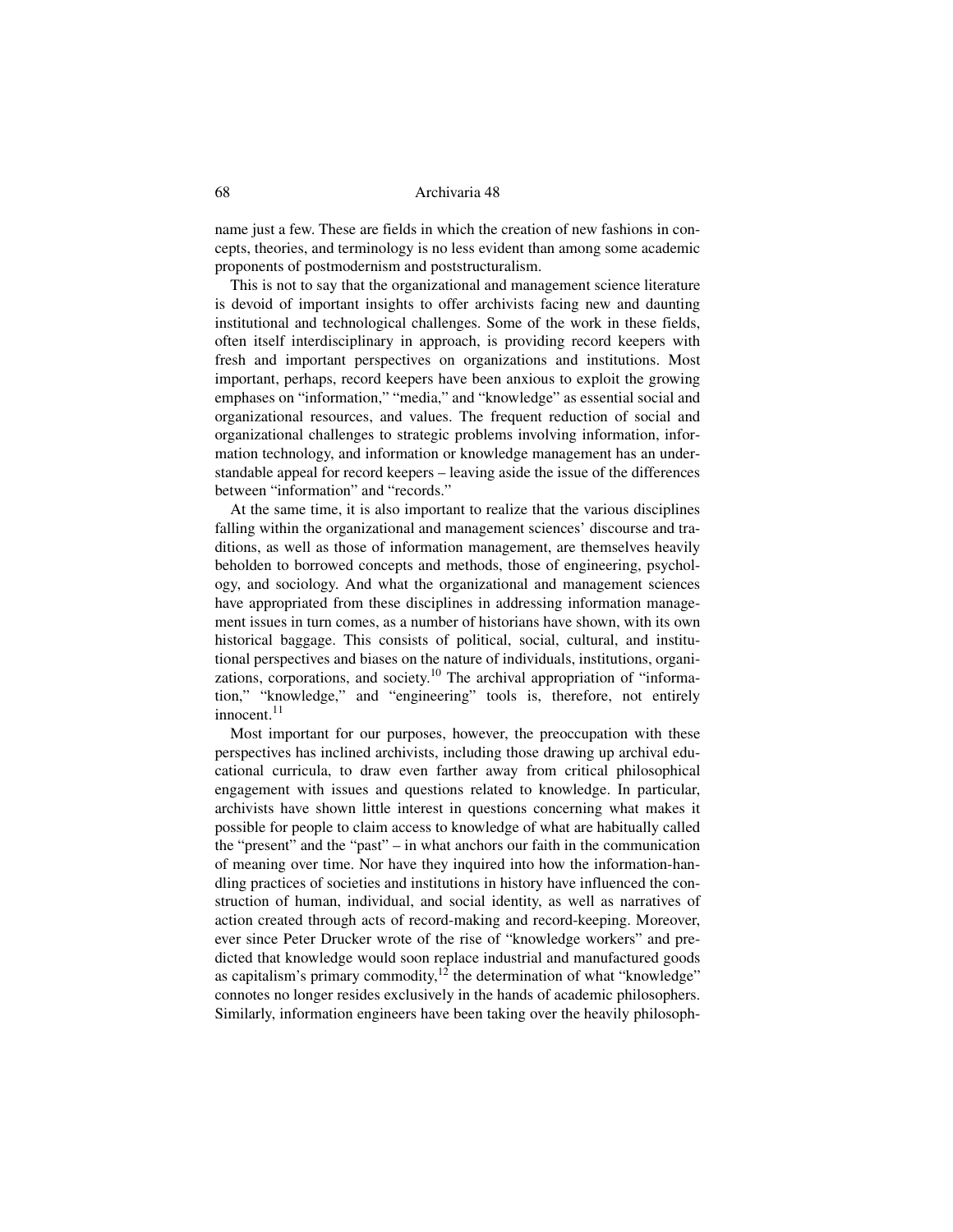ical notion of "ontology" to describe a methodology for systems software development.

In summary, the archival community has shown little interest in exploring possibilities for erecting any philosophical scaffolding for archival theory and practice, both of which in fact carry serious epistemological and ontological weight. A longstanding indifference, if not aversion, to philosophy – along with competition from powerful contemporary currents of thought and interest – help account for the persisting exclusion of philosophy from archivists' purview. We might mention again that archivists, often operating under severe resource restraints, deem philosophy unhelpful in the face of practical problems. Yet, the growing number of academic positions devoted to training professional archivists begins to make this intellectual neglect less understandable.

A second, more specific reason for Derrida's unpopularity among archivists (and others) concerns the difficulty of reading his works. Unfortunately, accounting for this difficulty virtually requires an explanation of Derrida's philosophy. Why he writes what he writes and the way he chooses to write, together form a single problem. His primary concerns are, after all, how – and how well – certain notions of language and writing have served philosophy's literary efforts to account for the conditions of human existence, knowledge, and reality.

There is no denying that reading deconstruction can be rough going. It does not repay casual browsing. Certainly, it does not easily accommodate a culture whose pace, some might argue, often predisposes individuals to intellectual fast food and against lengthy, time-consuming exposition. In a way, deconstruction positions itself athwart of a culture increasingly prone to speed reading, anxious to locate the bottom "line," and reach the intellectual pith – the core meaning presumed to await our discovery. Brief essays, snapshot reviews, visual aids done up in "slide show" or "PowerPoint" form, sound bytes, advertising spots, and system models and diagrams – Derrida's writing concedes nothing to and implicitly casts doubt upon the reductive pretensions of all such communicative efforts. Such methods – in truth, all methods of representation – foster inflated expectations about what language has the power to deliver, and be. When the thesis or message within a piece of writing appears clear, unequivocal, and insightful, this is merely an indication that it has more effectively obscured the repression that inevitably occurs when people use language to help others focus on the heart of the matter.<sup>13</sup> All processes resulting in the representation of meaning – all meaning – is necessarily repressive; its price of purchase is the perpetration – intentional or unintentional – of exclusionary "violence."<sup>14</sup>

Although it has been described as such, deconstruction is not simply a form of literary criticism, as some have claimed – even merely a method of criticism per se, as others have assumed.<sup>15</sup> The elliptical style of Derrida's writing,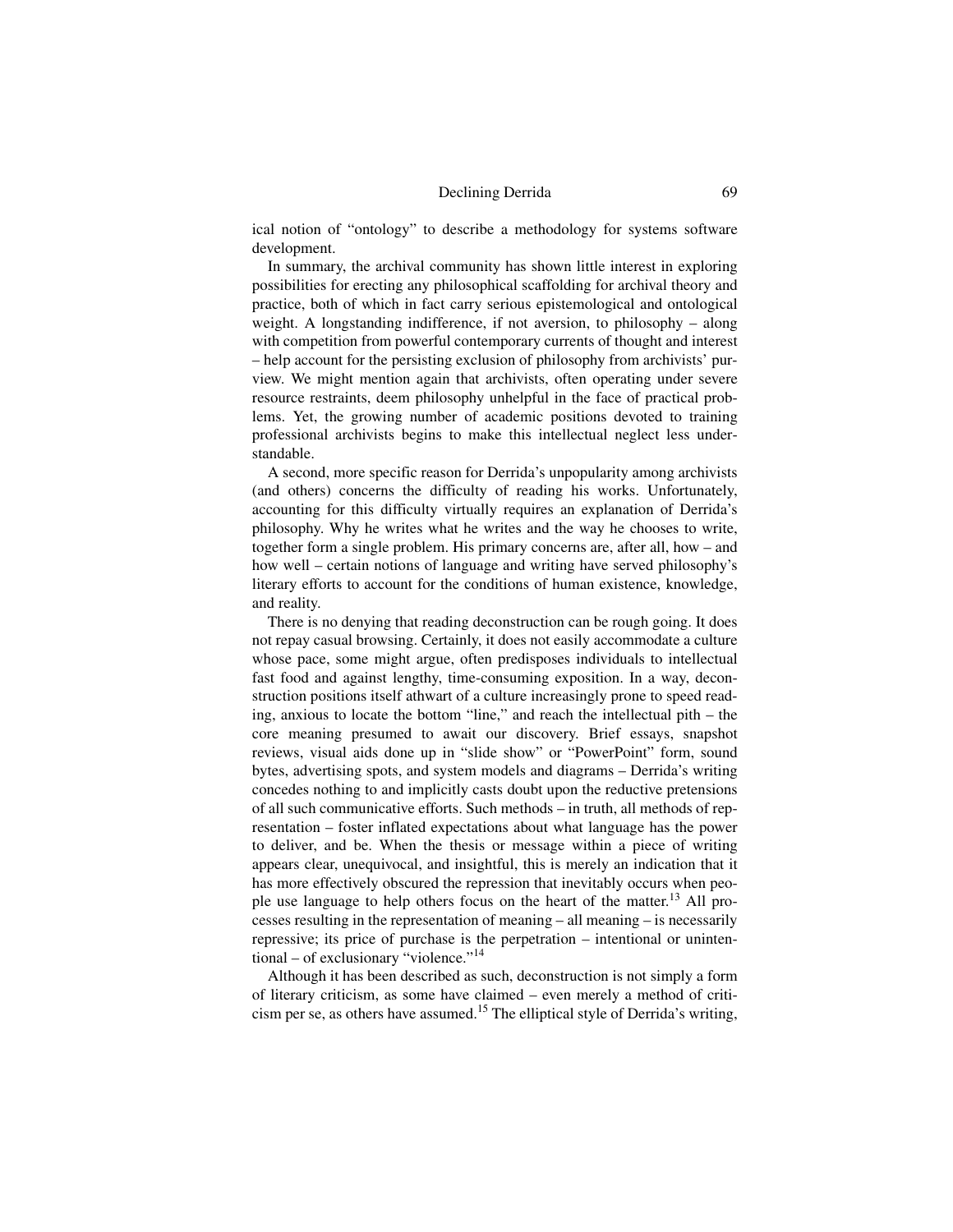shot through with punning, metaphorical allusion, and other tropes, reflects the operation of a serious philosophical purpose, as others have argued.<sup>16</sup> In short, the virtual inseparability of his style, method, and philosophy is what makes his writing difficult to follow. Indeed, each is almost indistinguishable from the others. This fusion of style, method, and philosophy reflects the virtually impossible philosophical task Derrida has set for himself. He is concerned with what he takes to be the problematical relationship between popular concepts of "writing" and the need humans have to communicate and to establish a relationship to a worldly reality through their various signs and means of symbolization. Derrida works his own language in order to demonstrate a fundamental difficulty: that it is virtually impossible even to say anything decisive or conclusive – meaningful – about writing itself. One cannot convey anything definitive about writing because language and writing themselves have no such expressive power – or perhaps, more accurately, too much power to impart to us. The power of language to generate meaning is more (or less) than what any single author can hope to cope with. The reason for this, as we will now show, is that the writing that humans do functions as much to obscure and *defer* meaning as to fix it permanently.

There are two issues here that, ultimately, hold implications for the concept of archives. First, what does the "deferral" of meaning mean? and second, how can someone who holds the above kinds of views justify recording them in his writing? First, then, what about the notion of writing as an act of "deferral?" For Derrida, the very premises upon which our commitment to writing rest themselves establish limits to communication that writing cannot breach. To write is already to concede the necessity of placing our fate in others' hands, so to speak. Writing, by its nature, suspends its own consummation of meaning. The certification of meaning as "the meaning" of a particular piece of writing inevitably requires the endorsement of a subsequent reading. It is other readers' interpretations that ratify the "original," "genuine" meaning of the work.

But the inevitability of deferral involves more than suspending the meaning of a document until others have read or misread it (a process which can include the author "himself"). For Derrida, deconstruction begins whenever writing begins. Instances of communication always already partially disable themselves from within, even before what most people recognize as "writing" begins. That is, writings somehow always deconstruct themselves. By its very nature, so to speak, language-in-use limits its own expressive power. To see what lies behind this assertion, it is necessary to turn to one of Derrida's key notions, *differance*. 17

Like many of Derrida's concepts, differance is not easy to grasp. For his idea of differance, Derrida, like many poststructuralists, is heavily indebted to Ferdinand de Saussure, the late nineteenth, early twentieth-century French linguist and progenitor of the idea of structuralism. Saussure proposed that the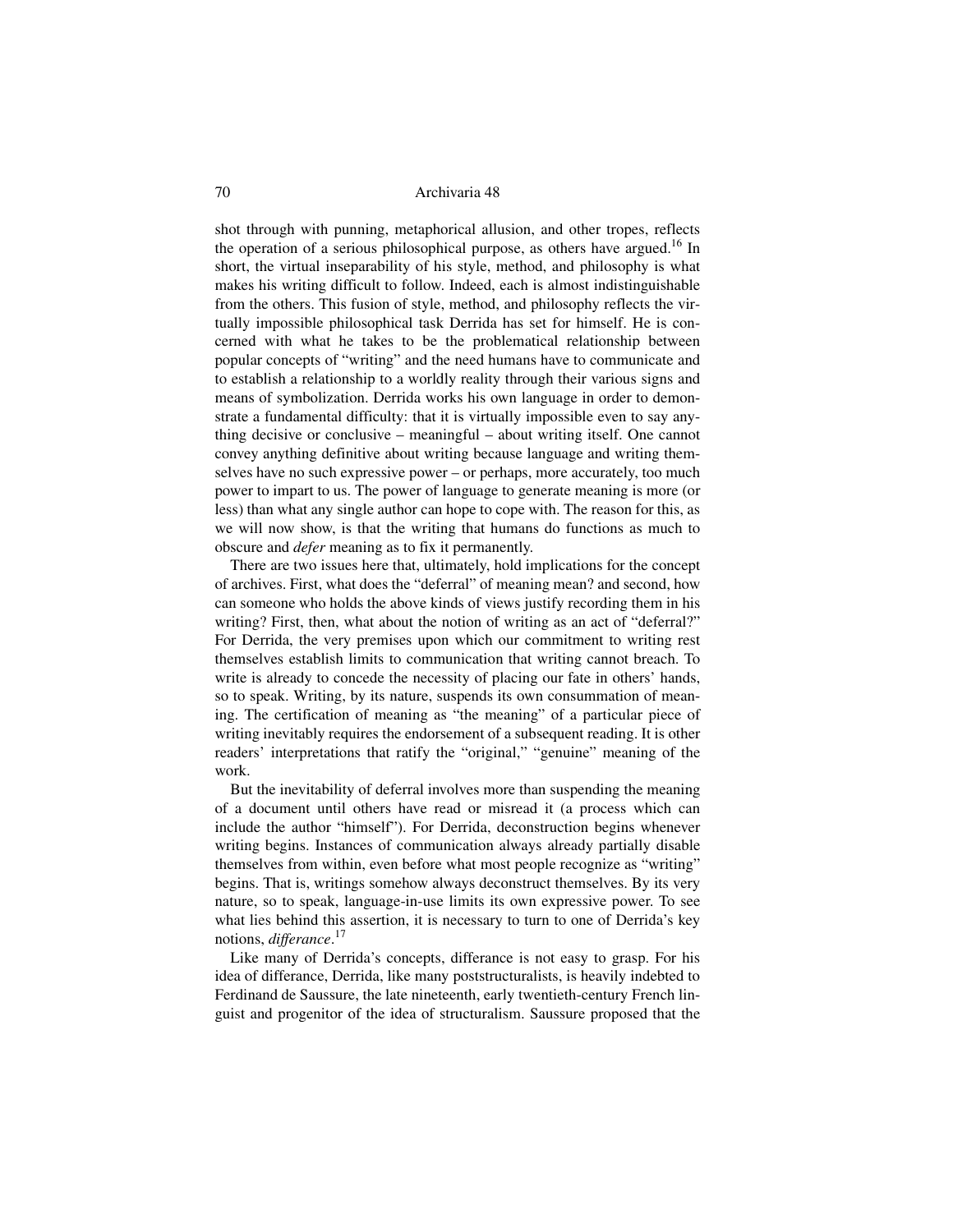individual words that comprise the language systems that humans use to communicate possess no status in themselves. Words carry no self-contained sense or meaning, no intrinsic "linguistic value." Signs do not come naturally endowed with some power to help individuals refer to particular objects or phenomena in the world. That is, the correspondence among (1) the signs we compose, (2) what these signs mean (their content), and (3) actual objects in the world is not a self-evident one. Rather, meaning arises from the internal differentiations among a network of signs in a language system. For their meaning, words are beholden to a play of difference among terms forming part of an unending chain of references occurring within a language system.<sup>18</sup> Words possess no essence, only *difference*. Thus,

the signified concept is never present in and of itself, in sufficient presence that would refer only to itself. Essentially, (that is, of its being) and lawfully every concept is inscribed in a chain or in a system within which it refers to the other, to other concepts, by means of the systematic play of differences.

The implication of this play of difference is that meaning owes its existence to something that is absent – to what it lacks – as much as to what is present to it and within it. This being the case, all marks, all signs that populate our lives, are mere "traces" – another key Derridean term. The concept of trace suggests something present to us; however, it simultaneously strongly signifies that something is absent. It signifies incompleteness. That is (as archivists acknowledge from referring to artifacts and records as traces), traces always intimate that the thing itself, the "real thing," is not fully present, is not there. Language itself, according to Derrida, is made up of traces – and only traces. Thus, if words themselves are mere traces – artifacts – then something, some difference, is always left over, left behind. In each instance of word use, the very process of writing creates a blank space, a hollowing, awaiting fulfillment. Hence, the system is never a tidy structure of words, each of which peacefully co-exists with other words fully possessing their own meanings. There are no "complete" self-contained words, only traces – traces of difference. Derrida, understandably, discusses mostly what difference is not. ("*Differance* is neither a word nor concept.")<sup>19</sup> This is, of course, because differance is itself only another trace.

It is important to notice that the above notions of deferral and trace strongly resonate with intimations of temporality. Both involve the elusive problem of time's effects on writing's *retention* of persistent, integral structures of being and meaning – its archival capacity. In French, the verbal infinitive *différer* means both to differ and to defer. To defer harbours an ineluctable element of temporality, of temporal delay. To defer is to postpone or adjourn; it also implies to save for a later date, to preserve – to keep in reserve – for later expenditure or future completion. However, to defer also bears a second and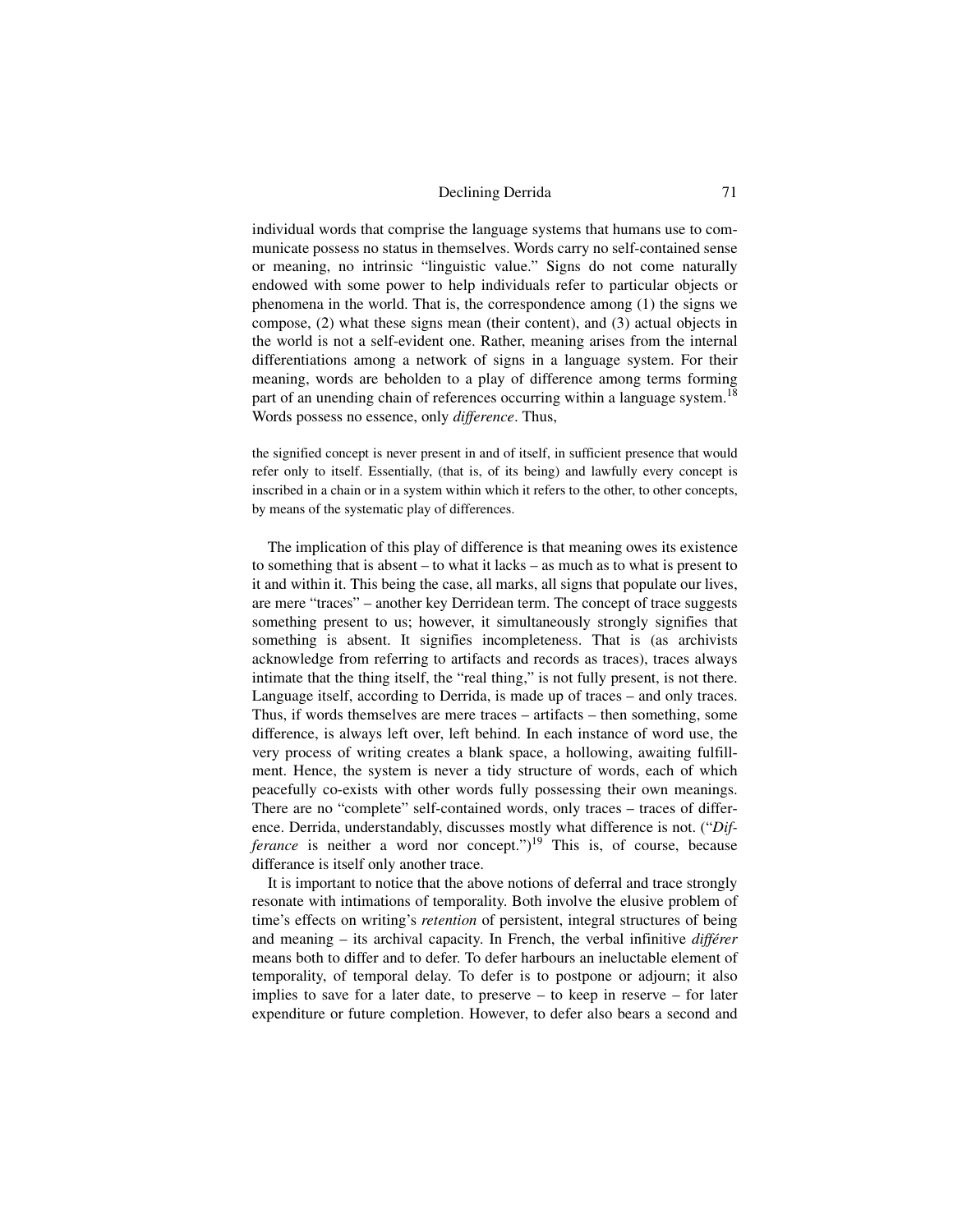not unrelated connotation: it also entails a hierarchical relationship of authority and deference, dominance and subordination, centrality and marginality, superiority and inferiority between commonly paired terms: nature-culture, appearance-reality, primary-secondary, presence-absence, sameness-difference, original-copy, inside-outside, form-content, context-content. Nevertheless, the binary structures and values that such pairs comprise always fall short of achieving states of pure, absolute difference or opposition. That is, neither member of any binary structure ever entirely succeeds in perfectly eradicating the presence of the absent other, a trace of the other from its midst. Thus, the ether of trace, differance, and deferral which permeates language preserves disturbances, though not complete reversals of constructed linguistic hierarchies, indeed, of the latent biases and prejudices in the language we use.

 Writing, then, is merely the most obvious form of temporal delay, for signs in all their forms engender delay. No word, no sign, ever "takes time off"<sup>20</sup> to remain fully present and self-identical. Signs unavoidably become swept up in the movement of delay and difference, of traces leaving traces. Efforts to overcome time's effects on meaning through writing are doomed to fail because writing itself structures delay even as it sets down structures of ostensibly fully present meaning free of any trace of differance and absence (a point we will examine more closely later). As one literary theorist has written, it is in the very nature of writing, and of language, not to be confined to specific structures of meaning.<sup>21</sup> The force of this constant movement undermines De Saussure's notion of a comprehensive, synchronic, and self-enclosed language system (*langue*) enabling the possibility of frozen moments of fully meaningful individual speech events (*parole*). Time's relentless motility disrupts and delays the achievement of a perfectly coordinated and stable language system, a population of peacefully co-existing meanings, an authoritative repository of commonly shared terms. System – a condition outside of time – and the workings of time exist together in unavoidable tension. Time, creator of difference, inevitably defers or postpones arrival at stable structure – whether of languages, writing, societies, records, or record systems.22

Writing, then (including Derrida's), is a strategy without finality.<sup>23</sup> This is because there is no supreme court of settlement outside of writing – and outside time – to which we can appeal to establish the full presence of meaning. All such appeals must themselves necessarily pass through language. As such, *the permanence of writing and the deferral of meaning actually invoke one another*. Archiving depends on tracing, and tracing induces archiving. Each one of this pair provides the conditions for the other's continual emergence into and deferral of being. $^{24}$ 

We come now to the second point. How can someone who holds the above views about writing as the tracing of differance set out to write about and demonstrate this? How does one begin to write about the limited capacity of language to satisfy our bid to communicate meaningfully?<sup>25</sup> How can anyone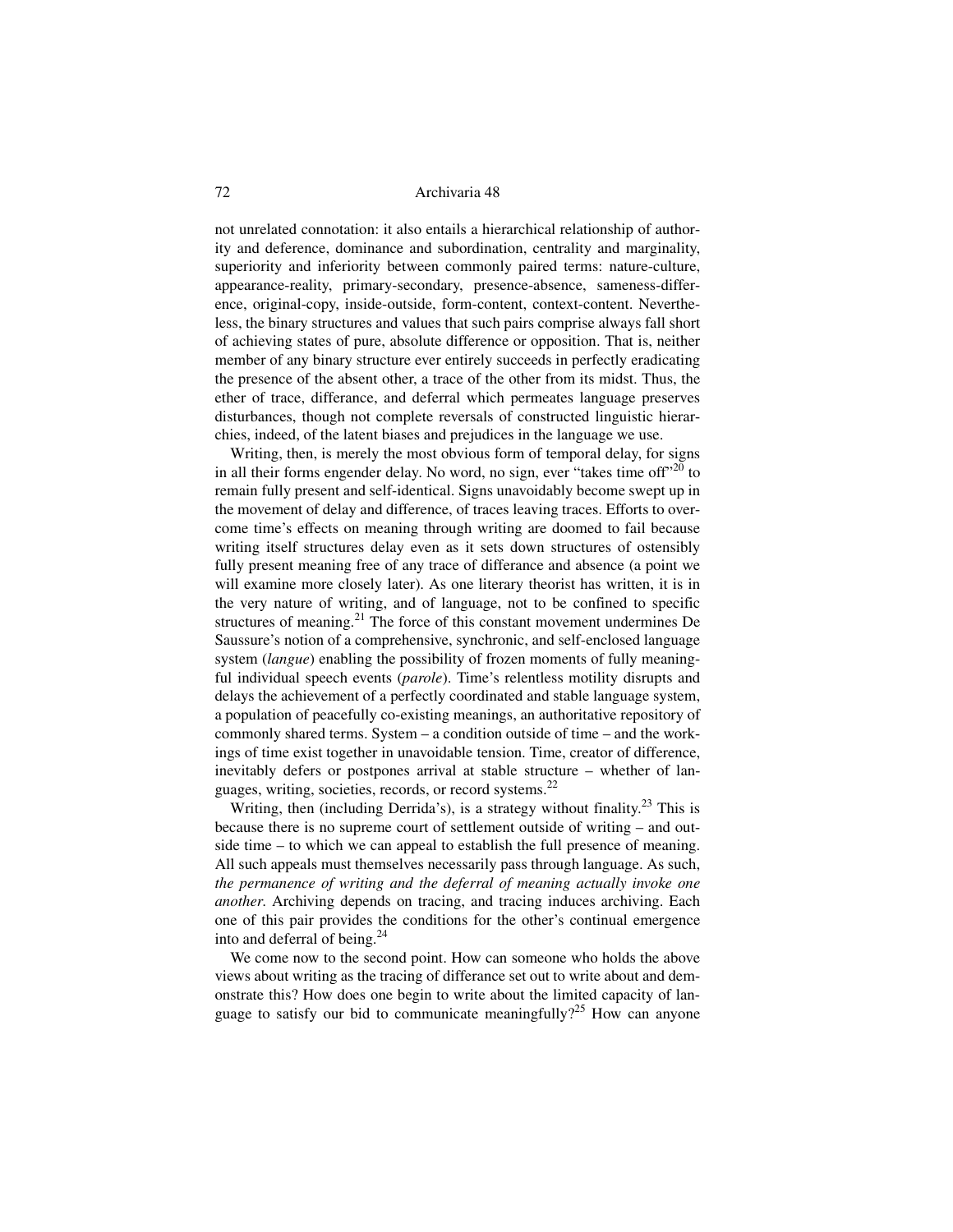who holds this position do anything but remain silent, withdraw from writing? Yet how might one make one's silence understood other than by "breaking" silence? The need to cope with his seemingly self-refuting position and fundamentally paradoxical situation is partly what drives Derrida to write as he does. Derrida knows he has no choice but to speak, to break silence. By necessity, then, Derrida's deconstructive practice requires that he address this problem. And he does so in his writing by simultaneously engaging in analysis and performance. He must write, but he must also comment on writing's betrayal – all in the same stroke. It is what he might call a double gesture. All writing, the entire corpus of historical writing, he would say, is also the history of writing.

Two issues emerge from Derrida's apparent self-refutation: one concerns the status of Derrida as author – is he not, finally, an author attempting to convey meaning to readers of books? – and the second, the very complex relationship between deconstruction and the concept of metaphysics. In the interests of brevity, we only glimpse the second issue.

First, Derrida concedes the inevitability of humans engaging in moments of interpretation. Humans will always interpret. Derrida recognizes the obvious – that humans need to establish a reliable basis for access to stable, enduring knowledge and meaning – to name, define, explain, understand, and control "reality." Philosophers name this effort to develop an ultimate system that can account for the reality of phenomena in the world "metaphysics." (Indeed, according to Heidegger, philosophy simply *is* metaphysics.) Derrida acknowledges, indeed stresses, that it is impossible to overcome metaphysics. In other words, he knows that in order to conduct their lives as individuals and as communities, human societies – certainly Western society, at least – strive to impose pure meaning on the words they use and worldly objects they encounter. We need to name, that is, to share names of things and social entities in our world, to ascribe to all things identities and meanings that we can "all" agree fit, including things within ourselves. We assign "proper names," and "properties," to things just like we name people. The survival of communities depends on our capacity to stick labels on things. It is how we control – and make – our environment. (Those archivists who have climbed the heights in search of metadata will appreciate that this is what lies behind the preservation of names, and indeed, the possibility of naming.) According to Derrida, metaphysics itself is the name for the centuries-long project whose objective is to confirm and fully realize the possibility of building up an exhaustive repository of names that correspond with objects, events, and phenomena in the world.

It is this permanent metaphysical condition within and against which deconstruction works. All one can do is re-sign texts, as it were. For Derrida, it is important to examine putatively "successful" instances of naming, that is, writing, from a critical standpoint. Why does Derrida feel it necessary to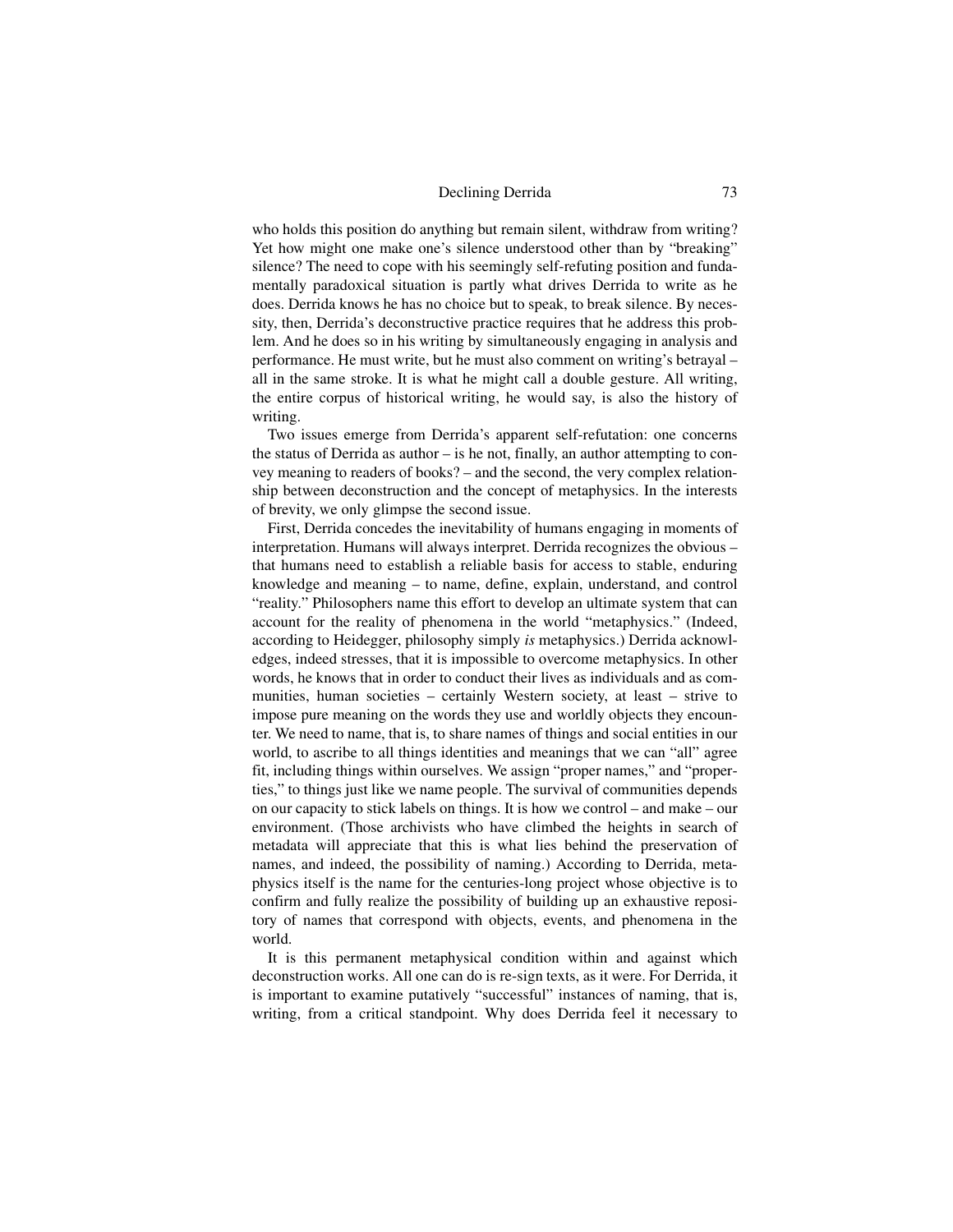deconstruct metaphysics? Derrida's practice harbours a political interest, that of deconstructing the conditions that serve to determine description, that is, to govern the naming of what and how the world's reality is, or should be. He is interested in naming's power to impose as natural, truths about and true names for the realities of the world – which turn out always to be instances of the pretensions of particular individuals and groups to determine these realities. Therefore, metaphysics is as unending as is deconstruction. More to the point, deconstruction takes on the never ending ethical responsibility of naming what inevitably remains unnamed in our writing, of eliciting the silenced voicings and concealed meanings that simultaneously dwell within the world's writings, and yet beyond the limits of the "reality" upon which sovereign, proprietorial authors claim to bestow true names.

Necessarily working within the walls of metaphysics, then, and recognizing the impossibility of ever permanently escaping the need to name, Derrida resorts to a writing, that is, naming strategy that makes his work difficult to read. His seemingly impossible mission is to demonstrate the breaching forces of differance and trace within metaphysical structure, where we work out life's meanings, without succumbing to metaphysics. Derrida attempts to show the endemic limits of the very structures, or systems, within which he, and all of us, must work. He examines in minute detail instances of writing's imperious tendency to shape and reduce all things to stable meanings, pure identities, sovereign names, first principles, and essential truths. Like a ghost, deconstruction haunts the house of metaphysics, a philosophical questioning of philosophy's project of building permanent housing in which the writing of being and meaning can prosper. Our archives of knowledge and existence is inevitable, and also ineffable. This is why Derrida is regarded as a "poststructuralist." He works against, yet remains within the structure of metaphysics – that is, the metaphysics of structure, to which we turn next.

Here, then, it is worth pausing to examine more closely the notion of structure, undoubtedly one of the most important intellectual concepts to emerge from twentieth-century scholarly discourse. The intriguing architectural notion of "tensegrity" may enable us to better appreciate the implications and possibilities inherent within deconstruction's approach to structures – whether of buildings, organizations, language, or writing<sup>26</sup> – as systems that are inherently exposed to the stress of self-generated changes of state. Tensesgrity, a concatenation of "tensional integrity," is an architectural design principle that the renowned architect R. Buckminster Fuller first articulated in the 1920s. In the 1940s, the American sculptor Kenneth Snelson, a student of Fuller's, coined the term and then further developed and applied his mentor's principles to his own sculptural work. Today, one can see the principles of tensegrity at work in the "tensegritoys" carried by children's science toy stores.

Tensional integrity is the principal characteristic of an architectural design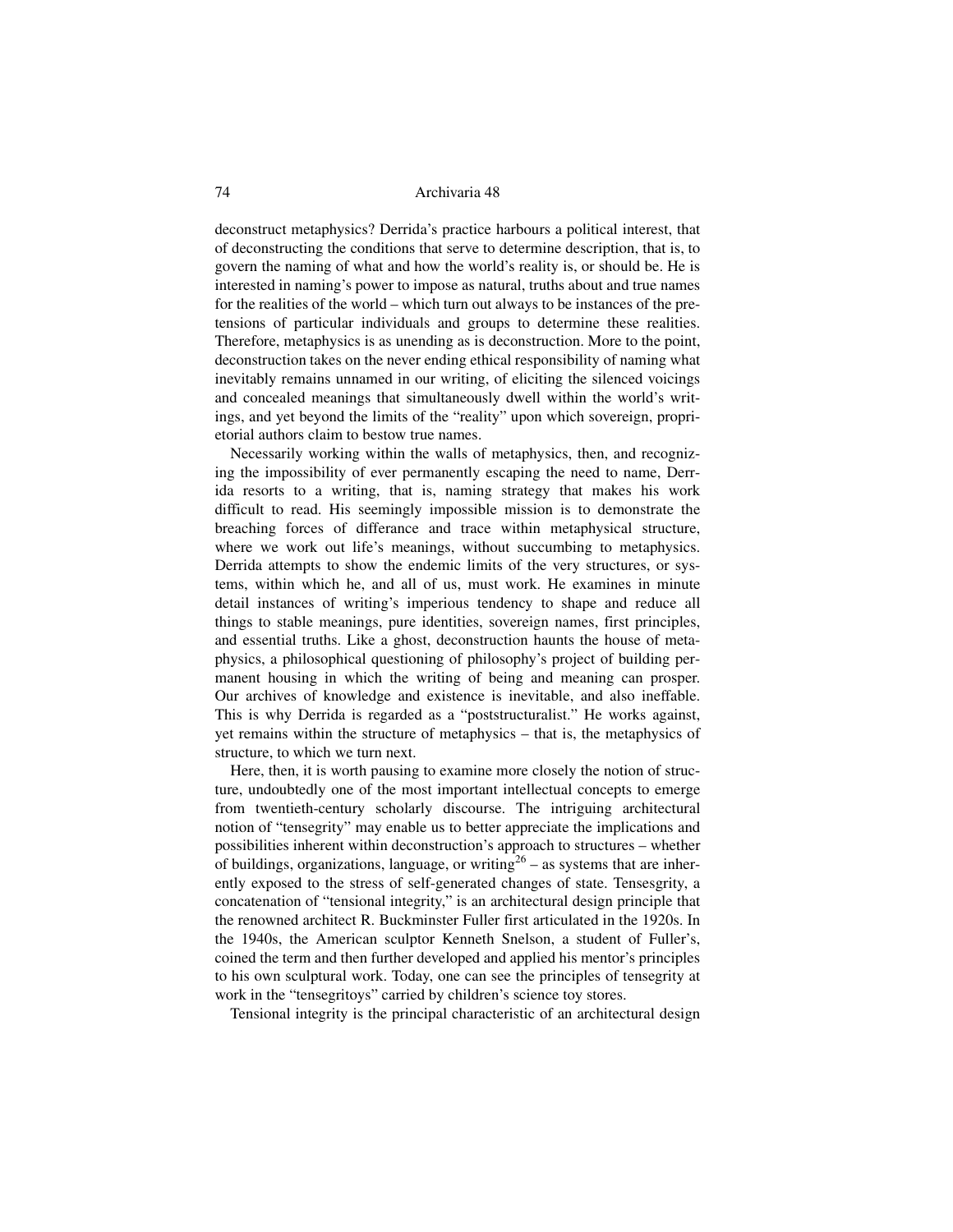system in which structures achieve stability through the countervailing forces of constant "compression" and "tension." Even in instances where tensegrity structures change their shape, both compression and tension are necessary to prevent structural failure. Thus, two complementary yet antagonistic types of forces come into play in the creation of stability in tensegrity structures. Forces that draw the elements of a structure closer together, "compression," and others that pull them farther apart, "tension," working against one another, somehow accomplish structural integrity. This seems almost counterintuitive.<sup>27</sup> Nevertheless, if this appears implausible Fuller went so far as to suggest that the two forces are not equal and that in fact the primary constituent of the world's structures is not compression, but tension:

Compression is that "realistic hard core" that men love to refer to, and its reality was universal, ergo comprehensive. Man must now break out of that habit and learn to play nature's game where tension is primary and where tension explains the coherence of the whole. Compression is convenient, very convenient, but always secondary and discontinuous.28

It is also important to notice that tensegrity structures transmit their tension across entire structures. Move one of its points and the entire structure changes its shape. Thus, "tension is continuously transmitted across all structural members. In other words, an increase in tension in one of the members results in increased tension in members throughout the structure – even on the opposite side."29 Indeed, Hugh Kenner characterized tensegrity structures as "lifted outward by a hidden tensional system. It resembles a contained explosion."30

More pertinently, Fuller's "compression" and "tension" seem to approach deconstruction's view of instances of writing whose apparently pure self-contained transparencies of meaning actually harbour within themselves the constant stress between stability, on the one hand, and "difference" and "trace" on the other, and between structure (stability) and time (movement, anti-structure). In addition, tension and compression, like other binary terms, elude absolute definition because of their unstable nature; they contain traces of each other. According to Fuller, "No tension member is innocent of compression, and no compression member is innocent of tension. Tension and compression are inseparable and coordinate functions of structural systems."<sup>31</sup> Attempts to stabilize structures by applying greater compression induce forces of tension, and conversely, inducing tension to achieve structural stability will evoke the forces of compression.

Applied both in practical applications and for explanatory purposes, the principles of tensional integrity have spread far beyond the fields of architecture and building design to biology, organizational analysis,  $32$  and even objectoriented software design and development. Though not mentioning decon-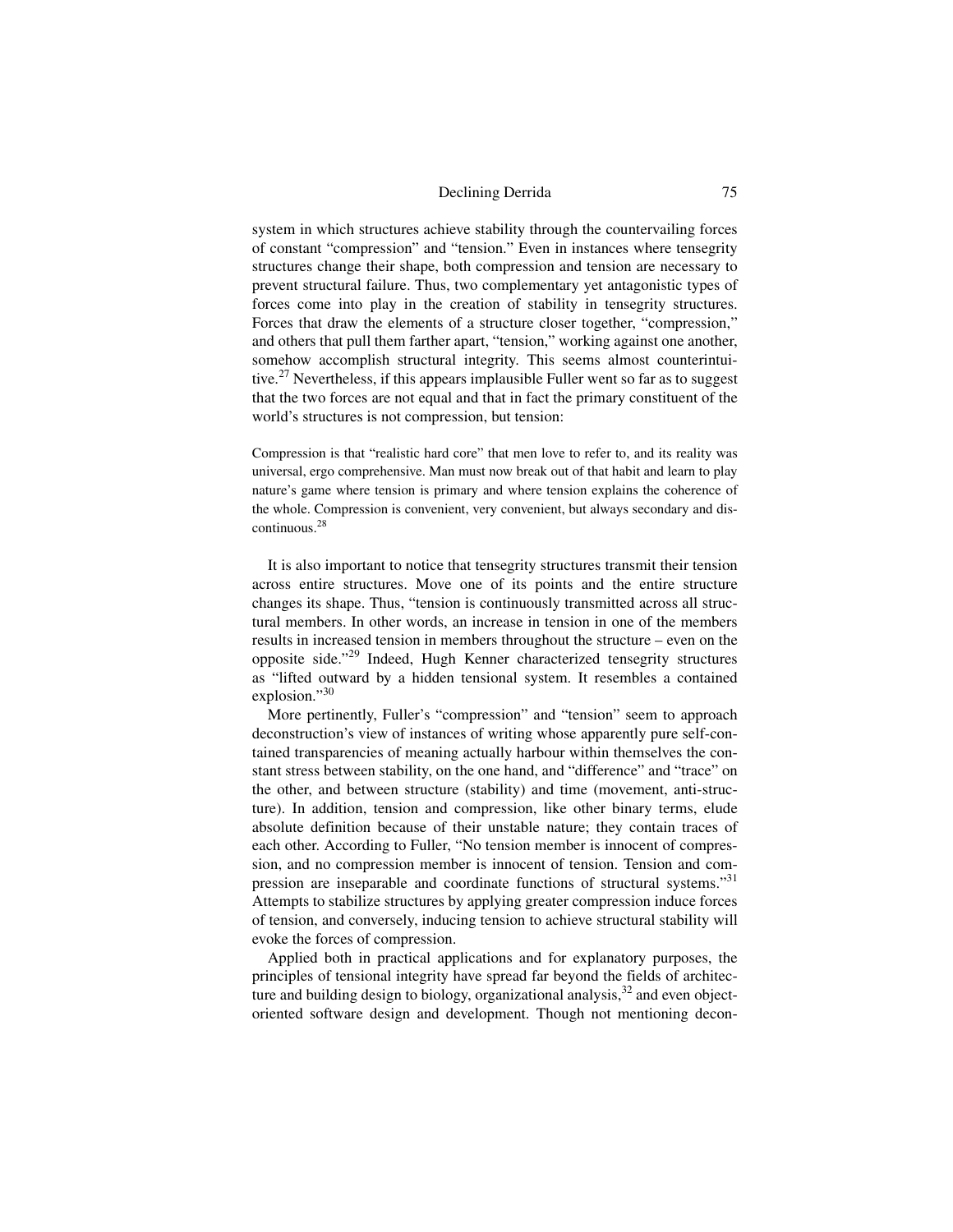struction, one author has even suggested that tensegrity principles may find their most useful application in philosophy.<sup>33</sup>

And, indeed, deconstruction seems to converge in some measure with the notion of tensional integrity. In its implicit focus on the management of the potentially disruptive effects of the energy resident within structures, tensional integrity verges on Derrida's understanding of the destabilizing effects of energy residing within the various structures of writing. (Derrida draws on French intellectual George Bataille to develop his ideas about energy and language.)<sup>34</sup> Unlike Fuller, however, Derrida focuses on surplus energy. By definition it is that portion of the energy which our writing efforts fail to consume, which eludes our control, and which always escapes our best constructive attempts. It is language's overabundance of energy that undermines writing's best efforts to impose – to capture and fix once for all time – permanent structures of being and meaning.

This glimpse at tensional integrity and the workings of compression, tension, and surplus energy within structures brings us to the third reason for the archivist's aversion to the writings of deconstruction. Briefly, archivists have emphasized the forces of "compression" and virtually ignored the effects of the "tensional" aspects of surplus energy, something that will likely prove more difficult to do as the electronic age evolves. In a way, deconstruction calls to our attention the discomfiting constant play of tension and compression within writing and archiving.

How might the principles of tensional integrity bear on archival preservation? Is it possible that the linguistic phenomena archivists encounter – records, record series, information architectures, software designs, business process engineering, file forms and formats, as well as metadata structures and other contextual tools, to name a few – can never entirely contain or compress, that is, control the energy and tension they emit? Does supplementary meaning always strain control of the architecture, the system, the economy – the structure? Is it possible that archival designs to keep traces – artifacts, records, writings, bits, their various sources – never succeed in controlling or "capturing," meaning and being exhaustively? This would seem to be so in the case of documents viewed in their capacity as textual structure. Indeed, the third reason for the archival community's disregard of deconstruction concerns the apparent divergence of two perspectives on writing: the intimately connected notions of writing as *textuality or textual play*, which preoccupies Derrida, and writing as *record formation* or *archive*, which preoccupies archivists.

Archivists have commented sparingly on the notion of textuality (though they may sometimes casually refer to "texts"). However, among postmodernists and literary theorists the concept of text has emerged as a focal point of interest and debate. Moreover, the nature of textuality has found some interest in other disciplines, including the work of some anthropologists, philosophers, and historians. Indeed, in some of its more radical forms, literary theory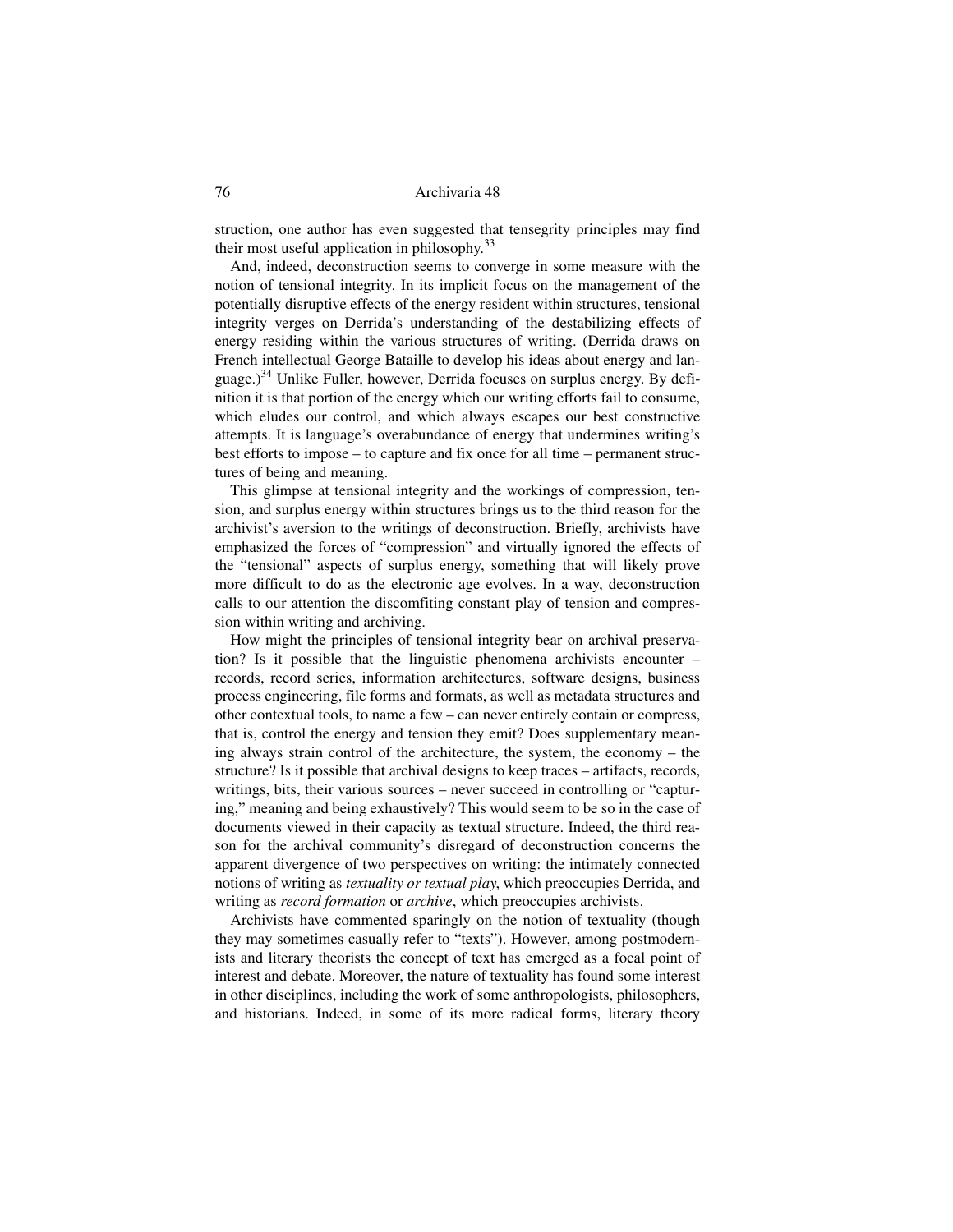advances the view that the usual demarcation between "literature" and other kinds of documents is artificial. In these views, all writing in all its forms presents instances of text, whatever its provenance and whatever its authors' intentions. According to the late Roland Barthes, for example, "Text does not come to a stop with (good) literature; it cannot be apprehended as part of a hierarchy or even a simple division of genres. What constitutes the Text is, on the contrary (or precisely), its subversive force with regard to old classifications."35

As deeply immersed as they are in problems of description and documentation, archivists seldom talk about "texts," "textuality," or "writing." To most archivists, record-keeping and analysis of texts have little if anything to do with one another. Unlike several other professions, archivists have never passed through "the linguistic turn."36 Few, if any archivists, would be willing to abide the characterization of records or archives as simply one order of text. How many archivists would embrace the idea that bureaucratic writings are texts that merely constitute one more genre of literature – or, for that matter, that works of literature are simply another form of documentation of the same order of being as, for example, institutional records.

Many archivists would probably object to the notion of records as texts. This is because those who are familiar with the notion of "textuality" believe that it lacks some of the essential characteristics of "recordness."37 What texts inevitably contain is a measure of surplus energy: in the parlance of cyberculture, text is "hyper" and infinitely linkable to other texts. Indeed, a seamlessness oblivious of borders may exist among texts, constantly referring to each other: this represents a decisive break with the notion of record. Text is an undisciplined and undisciplinable object, "a structure of possible structures," a document formed of virtual documents.<sup>38</sup> All text, electronic or not, is hypertext. The information age, the age of hypermedia, is only making this more evident.

Most important, perhaps, textuality radically diminishes the need to posit the presence of an intentional author, the presence of a determinative "creator," or a creative context. In the domain of textuality the presence of an author or dominant creative force is incidental to the relationship among interactive texts – like evolutionary biologist Richard Dawkins' notion of human beings as mere dispensable machines that genes use to reproduce, evolve, and survive the disappearance of our mortal bodies.<sup>39</sup> Indeed, the author's dominance in the author-text-reader triad evaporates. The persistence of authorial control over text even in absence or death is a chimera. Authorial lordship over documentary meaning diminishes significantly once, actually well before the work is released into the public domain of textuality. Because such notions vitiate the concepts of "author," "origins," and "uniqueness" they obviously complicate the belief that records possess a single definable provenance.

These factors – the repudiation of the author-context, the surplus energy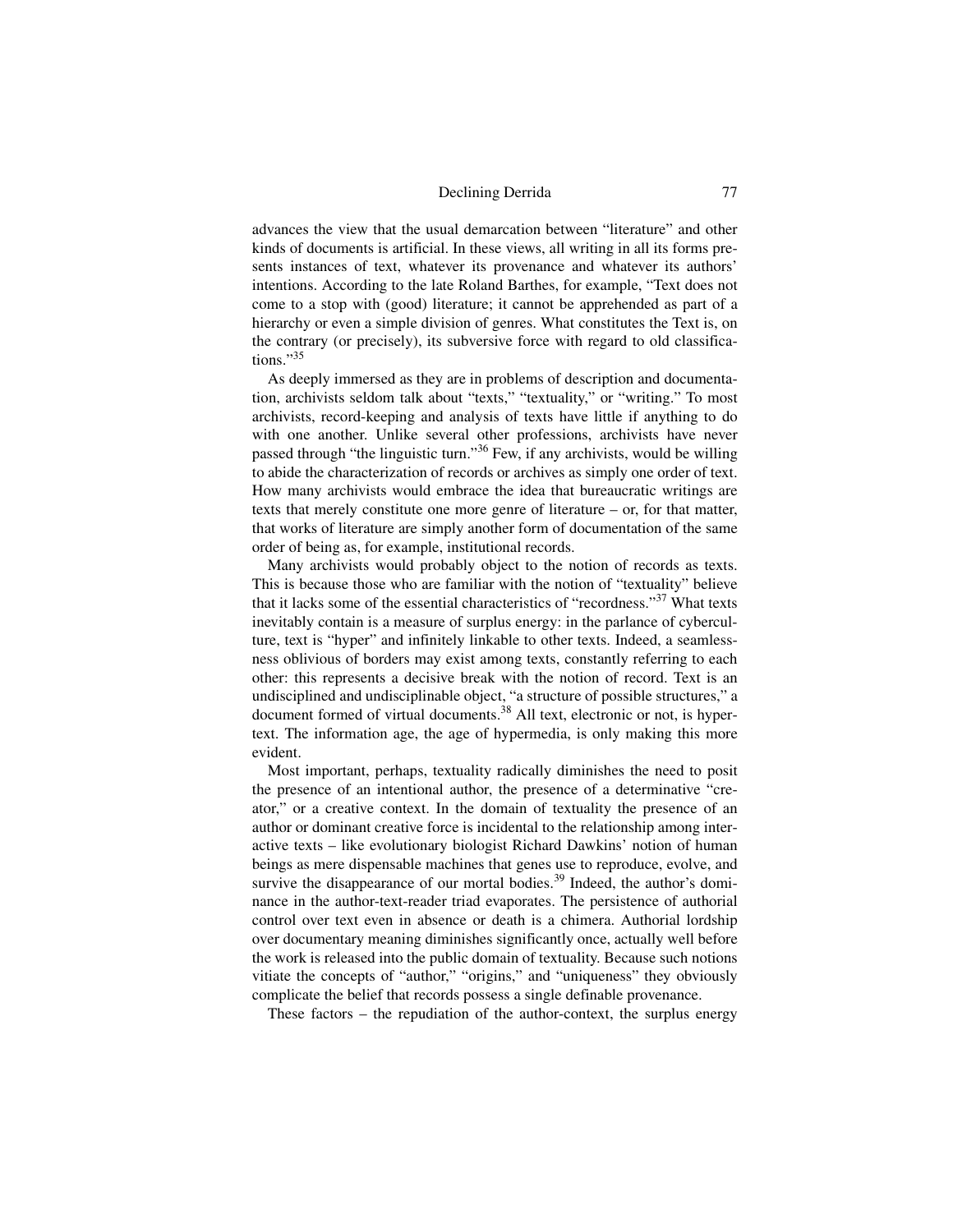inherent in words, and the seamlessness – *seem* to make the concept of text antagonistic to the concept of a record, and to render the "discipline" of archives irrelevant.<sup>40</sup> What are we to make, then, of Derrida's claim that everything is text, including the archivist's stable, preserved record. In his widely quoted phrase, "there is nothing outside the text," or there is no outside-text. $41$  Derrida is not claiming that there is nothing real in the world. Rather, he is saying that the things that humans know and make in the world are themselves textual effects. Events, phenomena, natural and artificial objects, ideas, and concepts – all in one way or another owe their appearance and identity to textuality. Humans' only access to knowledge of, only connections with anything is through their language. Indeed, even what emerges in consciousness, even our thoughts and ideas, ineluctably do so as a form of writing. Consciousness itself is something made in and through language; what takes shape in our consciousness does so as a form of "writing" that serves to structure our view of the world. The instantiation of the real, our construing of the world's objects and events inevitably takes place in and through writing – as textual phenomena. Writing – language – and consciousness of the world emerge in tandem, for one does not possess the privilege of lying at the origin of the other. There is no court of appeal beyond our textuality.<sup>42</sup>

The mission of archives is to prevent records, those writings that migrate from consciousness to public, durable external media, from unraveling into promiscuous textuality. This is the structural work that archivists expect provenance, original order, and physical media – with its "structure" and "context" – to accomplish. For Derrida, such archival preservation offers a prime instance of the imperious practice of metaphysics. Under conventional description, our descriptive principles form the reinforcing steel and concrete that presumably compress and contain public meaning and being together to form enduring structures of authentic creativity and complete integrity – records, record series, fonds, and so on. Metaphysics backs the pretension that language – the practice of naming – provides a reliable path to capturing a record of essences, identities, of meanings and being.

Derrida's claim, again, is not that humans can overcome this condition. Rather, his practice aims to show another inevitable process at work – the textual slippages, the horizontal stressing and twisting, and the swaying that accompanies, and constantly threatens to topple all linguistic performance – whether that performance emerges in the form of a Madison Avenue ad, a scientific paper, a film, an architectural design, a government policy document, a professional conference presentation, "literature," or for that matter, all forms of transcription of information from our psyches to external media and back again. Ultimately, all of life's events are forms of inscription and communication, and all form instances of textuality. Records function as "records," but for poststructuralists, also enter the seamless, subversive world of textuality and "intertextuality."<sup>43</sup> And intertextuality serves as "a strategic instrument,"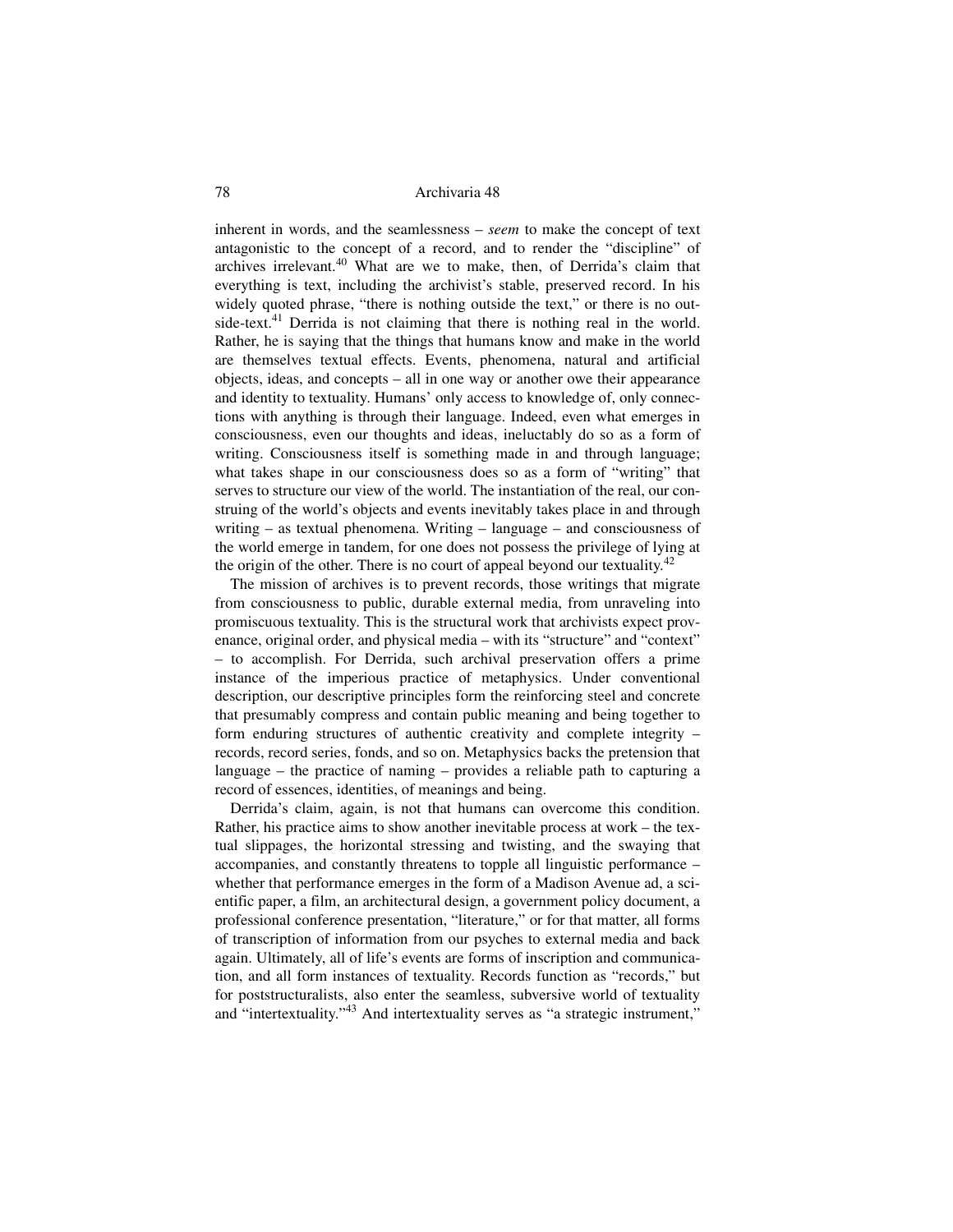according to one commentator on deconstruction, "which can effectively combat the old law of context,"44 and the legal wrapping of creative subjectivity.

Nevertheless, from the archival perspective all instances of writing (according to Derrida's view), fall under the terms of a law of contractuality. All writing sets out to achieve the status of a legal contract. What is involved in advancing such a claim? What is implied, that is, by saying that our traditional conception of writing has behind it aspirations of achieving the status of a contract?

 Contract, here, refers to something beyond the traditional and frankly authoritarian idea from diplomatics that all social acts occur under legal sanction and are ultimately juridical in nature – although it certainly includes it. A legal contract is a species of writing that is only more obvious than other forms of writing in its claims to foresee any and all possibilities of divergent interpretation. More specifically, legal documents attempt to preempt the intrusion of any discordant elements from the past or present and foresee all future contingencies of interpretation or misinterpretation that might threaten or strain the binding conditions of textual meaning and challenge documentary truthfulness. The achievement of such conditions of containment and compression is meant to "capture" and subsequently impose and enforce the "original terms" of the text such that it can, in and by itself, perpetually represent itself in the absence of the original signatories. It is meant to impose what postmodernists call "closure." All instances of writing, like drawing up contracts, seek to establish terms of unassailable, sovereign authority. By their very nature, all acts of writing harbour this contractual pretension – to become a record essentially by closing the record on the record.

Deconstruction aims to demonstrate what is impossible about the notion of such sovereign presence, about contractual closure and infinitude, that is, about writing. Derrida's entire writing is a commentary on this preservative, archival ambition. For Derrida, the conventional notion of writing has it assuming the character of a last will and testament. Writing's intrinsic pretense is that it will withstand the winds of time in the absence of the author, whether that time arrives ten seconds after the text has been signed, or ten centuries after this hopeful moment. Writing simultaneously announces the absence – the death – and the presence of the author. As we have seen, this is the paradox of the structural delay inherent in writing, one that it is impossible to overcome. *Writing is expressly meant to be taken out of context*, and archivists are major contributors to this task.<sup>45</sup>

For philosophical, political, and ethical reasons, Derrida deconstructs the notion of intellectual control implicit in the idea of the contract. Yet, the archivist's main purpose is, again, to fix the hitherto undisciplined text – to fix it, and to fix it in place, to cut off any surplus energy within textuality, $46$  whose "hyperness" (to coin a word) threatens always to disrupt the integrity of recordness. Acts of preservation, then, implicitly include efforts to set limits.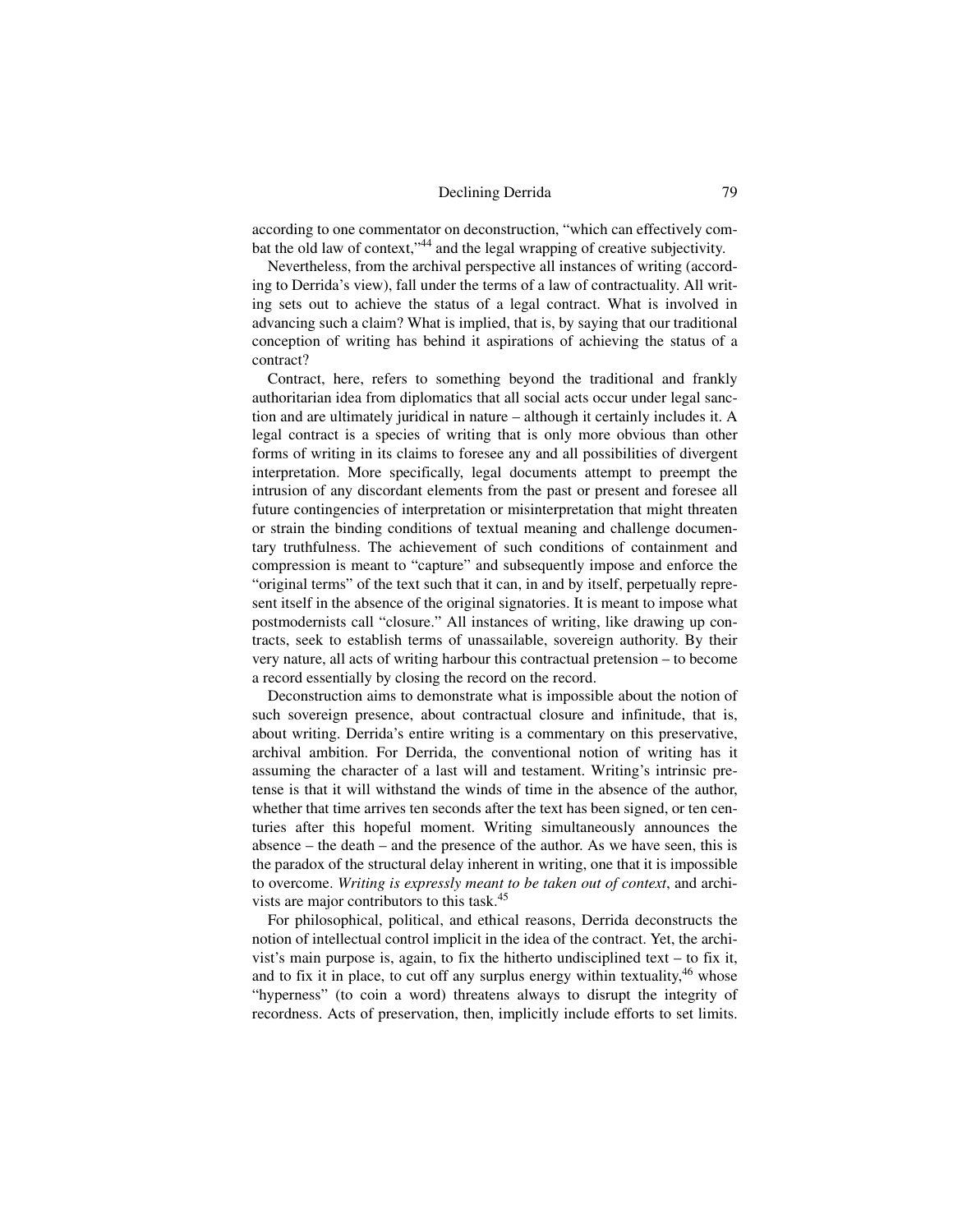Archivists act as collaborators in the "contractual" process, in the preservation of writing, that is, in the enforcement of "last wills and testaments." This is the principle means by which a piece of writing achieves its status as a record – through the elaboration and preservation of conditions that compress the text into enduring meaning.

Infrequently expressed, the archivist's goal is to do everything possible to ensure that what the author, the putative creator of the text, meant remains fixed for so long as certain interests (individual, corporation, government, the "people") deem survival of the writing's meaning necessary. This interpretation of the purpose of archival practice is the only one that makes sense in light of our enormous efforts to preserve the exact image of the document (structure and content), and to identify the circumstances surrounding and constraining recorded expression (technological conditions and intellectual context). In accordance with certain rules or principles of the craft, archivists take measures to preserve both text and context.

These acts, acts which essentially impose limits on possibilities, are a form of exclusion or forgetting. This, too, is part of preserving the contract implicit in safeguarding evidential integrity. How is this "restricted economy," as Derrida would call it – the mode in which we normally operate – established? One of the principle instruments is one already mentioned several times, one which archivists know well. The answer is, of course, something archivists call, or name, *context*. Archival methodology's focus on context stems from a responsibility to exclude, or to at least minimize the tensional possibility of alternative readings and meanings. This is why archivists work to identify or select – to impose – a single context on content. Context conditions the evocation of meaning; it disciplines textual content. To context, archivists implicitly confide the task of taming text's "hyperness," eliminating textual ambivalence, halting the operation of difference, and stanching the multiplication of interpretations. Context is the instrument of archival and intellectual content "control." Archivists deploy provenance to defend the borders of context, to specify *for all time* the time when and place where the creation of meaning began and ended. This is the structure of a record.

Ultimately, context provides an envelope – though the information technology jargon of "containers" and "encapsulation" is more expressive – to which archivists entrust documents. With these moments of complete presence now protected for eternity, archivists rest secure knowing that the fate of the contents of the envelope is sealed – forever. Within this impenetrable time capsule, an envelope bearing a sender's name, a postmark, a specific address or destination (at least those initially apparent) seals the fate of the documents. Those who later receive the envelope will understand from whence the contents came, and in understanding that, accept its authenticity and recover its true meaning – that original meaning placed in the envelope by its sovereign author.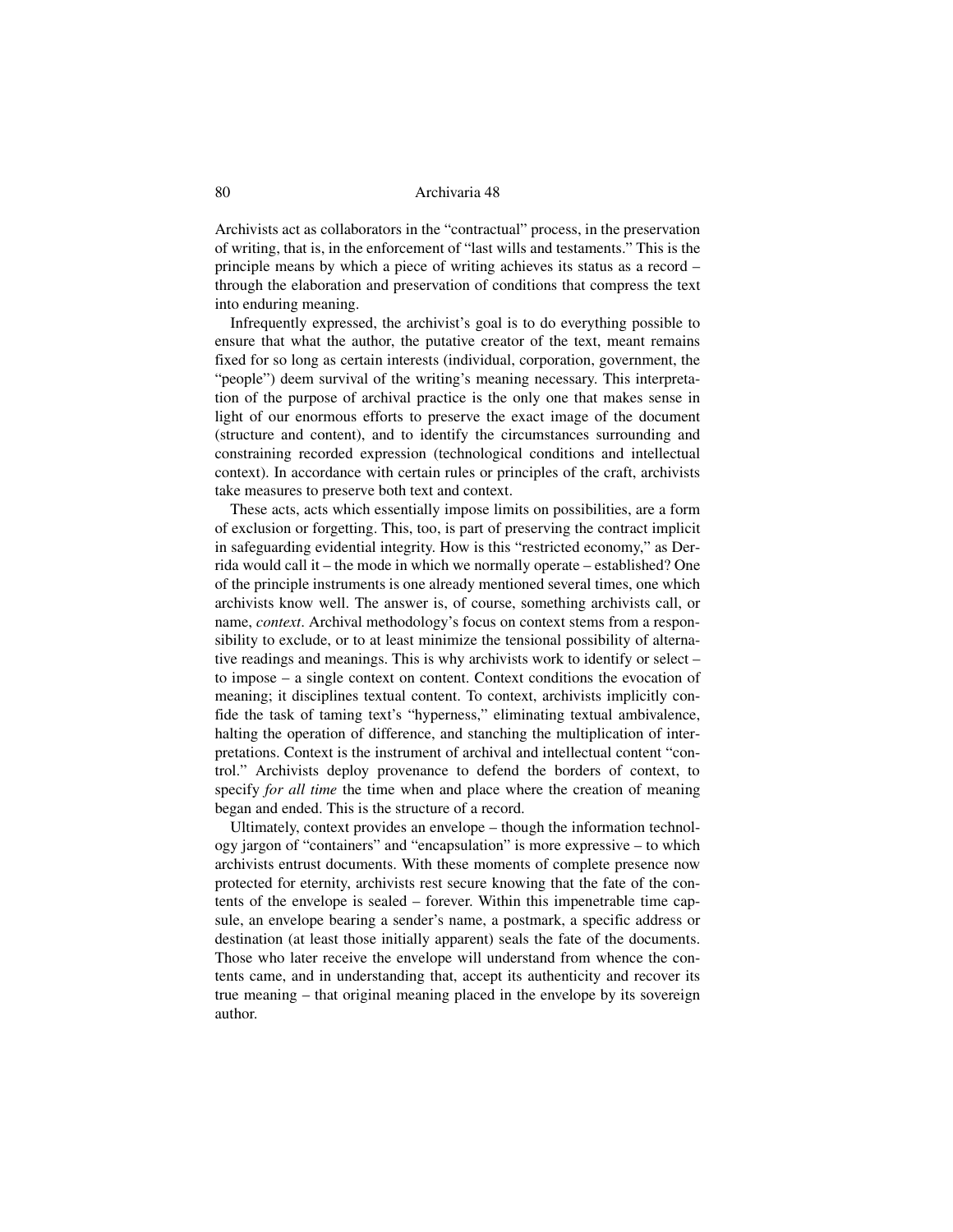It is in breaking open the envelope's or container's seal, however, and allowing the contents to again escape into public view – whether immediately after completion or many years later – that the hope of recovering a text's meaning lies. Yet the text always threatens the writing's archival condition. Writing opens a scene of constant struggle between the archiving of records and the releasing of texts. To achieve meaning a document must achieve an archival state. Yet writing is fated to oscillate between its intrinsic structure of delay and differance, on the one hand, and its simultaneous transcendence of the debilitating effects of this very structure. $47$ 

Archiving is an attempt to preserve and to annul the effects of time. It is an attempt to both stretch and shrink time. Archival record keeping is an attempt to simultaneously keep records in and rescue records from their context. It is part of the structure of delay and difference, but enables the attempt to overcome the structure of delay and differance. It is an effort to mark "individual [authorial] expression" and to preserve "transcendental coherence."<sup>48</sup> Archival theory is an attempt to preserve recordness and to annul textuality, and to preserve textuality and to annul records. Archivists aim to let the records speak for themselves, from the purity of their singular origins. Yet they also *speak up* for records by avowing their silence as professionals.

This might be how Derrida would define archival work – not as an impossibility, but as an important, Sisyphean effort to make a difference in the world by constructing an elaborate structure to eradicate the appearance – the presence – of archival intervention, both declaring and preserving its absence. Yet, as with Derrida's confinement within metaphysics, it is impossible for archivists to escape into silence before the record. Silence itself emerges, becomes evident, precisely as archivists make their vow of silence – in their speech, in their writing, in their works and texts.<sup>49</sup>

Deconstruction, finally, is a work of complementarity. It is an attempt to account for the limits and possibilities of the archiving of human identity and human expression, all the while acknowledging the limits of deconstruction. Indeed, Derrida's work represents an attempt to supplement the positive project of philosophy. The philosophers' dream is an archival one. It envisions the achievement of durable metaphysical conditions for absolute presence and total knowledge. Derrida enables us to catch a glimpse of the ethical, political, and philosophical underside – the other side – of this effort. It is plausible to argue that humans cannot do without, and, truly have never been able to do without either perspective. Archiving contains the seeds of its own deconstruction. Similarly, deconstructive practice, as Derrida has admitted, indeed emphasized, can never entirely escape the effects of the metaphysical, the archival – the *appearance*, through archives, of full being and meaning. Indeed, archiving is the default<sup>50</sup> condition of human communication.

The relation between archiving and deconstruction, then, is an intimate one. It resembles the "anti-epistemological" relationship of "complementarity"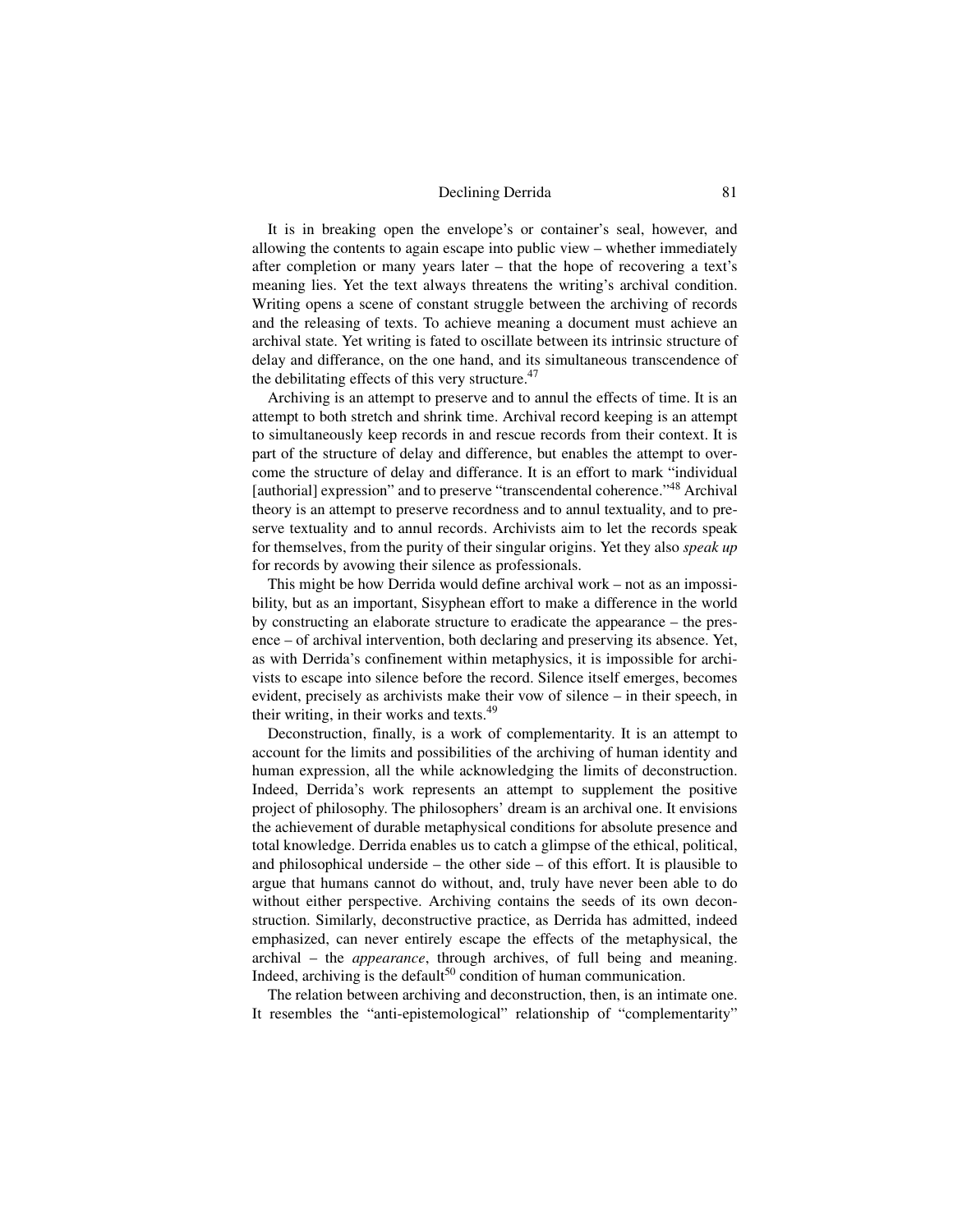between wave and particle that Danish physicist Niels Bohr described to account for atomic behaviour. Neither wave nor particle are by themselves sufficient to account for atomic phenomena. Nor, however, can one ever observe the trace of one without losing sight of the other. These are "two aspects of reality that are mutually exclusive yet both necessary for a full understanding of what is to be described."<sup>51</sup> To adapt Fuller's description of tensegrity, neither can archiving ever completely exclude the working presence of deconstruction, nor can deconstructive practice prevent its own emission of archival effects. The two exist in intimate tension.

Neither archives nor deconstruction contains sufficient resources to ever completely overcome the self-subversions inherent in their respective claims and practical concerns. Yet, there is no single time or place from which the two strategies can be pursued or observed simultaneously.<sup>52</sup> Neither archival theory nor deconstructive philosophy alone can account for writing's effects.

Understanding this much may enable archivists to better discern that Derrida's philosophy is hardly preoccupied with the annihilation of archives – an impossible mission by his own admission – but with the deconstruction of archives.<sup>53</sup> For one simple reason, it is important not to mistake deconstruction for destruction: Derrida believes that to call what he does criticism or destruction, to characterize deconstruction as the diametrical opposite or in fundamental contradiction with archival practices and metaphysics is wrong. Such a claim inevitably leads to the view that deconstruction aims to supersede metaphysics and archiving with a new ultimate synthesis, one that would again purport to offer a more reliable source of truth, a new foundation for naming and classifying acts, phenomena, and objects in the world, and one that might better capture the natural order of reality that had been hidden from us. This naming pretense, Derrida believes, harbours potentially dangerous consequences; it has been responsible for some of the worst acts in human history. This ethical concern explains why Derrida, in his writing, expends such enormous effort to avoid a position of pure opposition or criticism – of pure, overpowering presence. He wants to avoid falling back into metaphysics, into archiving.

By his writing, Derrida aims to show how the archival concept quite literally embodies the centuries-long project of closing in on the establishment of an absolute regime of metaphysical truth. His writing also demonstrates that the meticulous unpacking of the metaphysical principles immanent in writing (the breaking open of the seal) is absolutely and constantly necessary to the avoidance – even when intentions appear morally laudable and ethically sound – of the catastrophes and failures that throughout history have accompanied claims of the discovery of a natural order, of an independent reality, and of metaphysical truth. Deconstruction works in the realm of claims concerning the "nature" of "recordness" (or of anything else), assertions regarding the truth in records, and guarantees concerning an extra-textual reality that our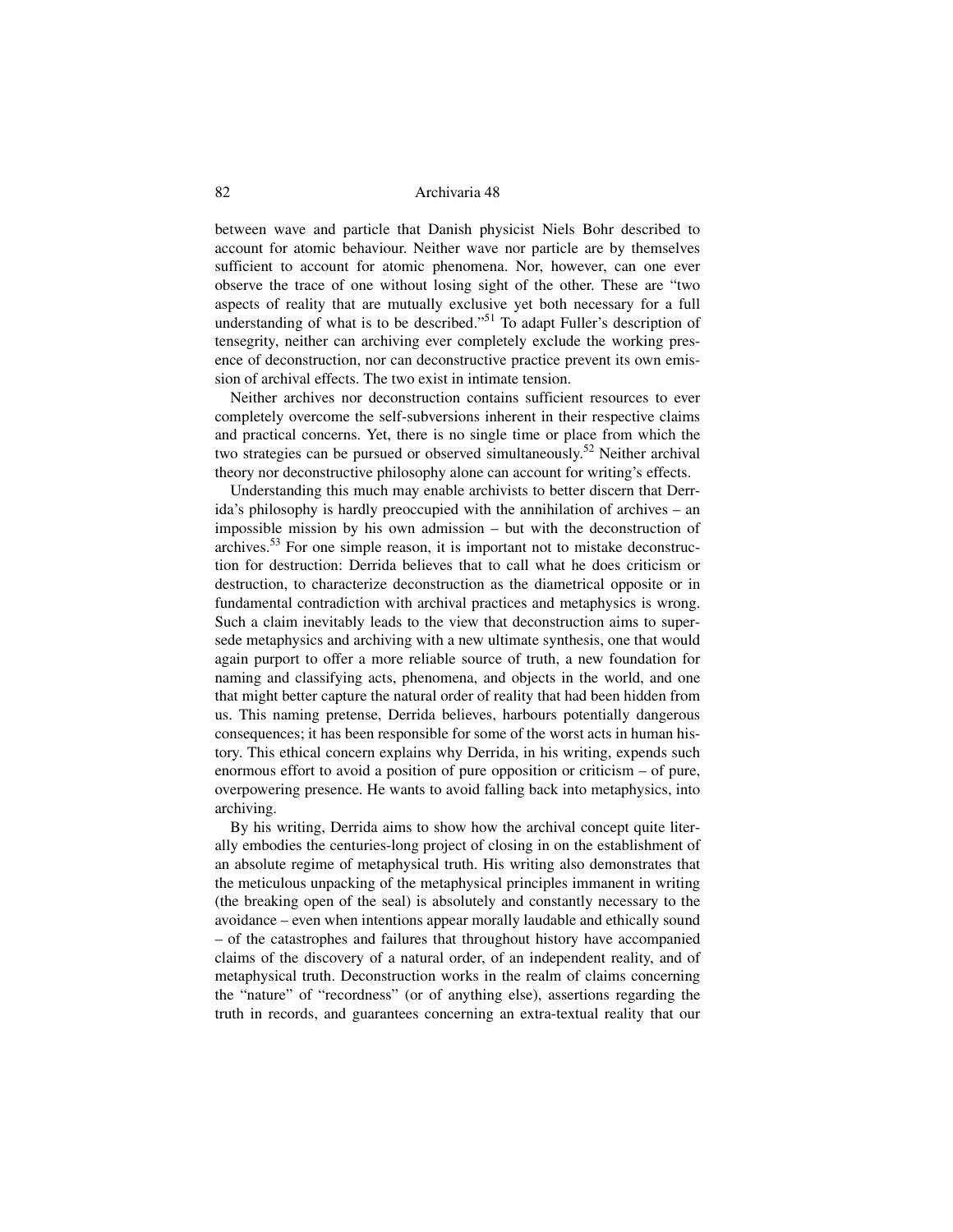records, our writings, inevitably purport to name. This motivation informs his pursuit of the deconstruction of all claims to knowledge and truth.

Archivists may not agree with everything Derrida's philosophy sets out to do. However, the challenges it sets before us, the questions that Derrida's work relentlessly poses, compel all people and institutions to examine critically and ceaselessly justify the integrity of their naming practices, intellectual assumptions, technological beliefs, political goals, ethical intentions, and moral responsibilities. Indeed, Derrida's dissection of the concepts of decision-making, technology, accountability, and, especially, responsibility may provide a fourth reason for the apparent distance between archival practice and deconstruction. Consideration of these matters, however, will have to await another occasion.

# **Notes**

- \* I would like to thank my colleague Richard Brown, National Archives of Canada, for generous advice on issues related to contemporary archival theory and methodology, and post-structuralism. My thanks also go to the two readers who persevered with the subject, and provided useful criticism of the manuscript. Finally, I wish to acknowledge editor Don Macleod's close reading and insightful, thought-provoking suggestions. All helped to improve the quality of the essay. Errors of fact and interpretation, however, remain mine.
- 1 See, for example, Mark Lilla, "The Politics of Jacques Derrida," *New York Times Review of Books* (25 June 1998), pp. 36–41; David Lehman, *Signs of the Times: Deconstruction and the Fall of Paul de Man* (New York, 1991).
- 2 Ibid. These characterizations stem from Derrida's interest in the philosophy of Nietzsche, which some have linked to the rise of Nazi ideology, and his philosophical filiation with Martin Heidegger, who had links to the Nazi party. In addition, Derrida's friendship with Paul De Man, a Yale literary theorist whom the press exposed as having been a Nazi collaborator in his native Belgium before the emigrating to the United States has been cited. Among many writings on Derrida and De Man, see the special issue of *Critical Inquiry* 15, no. 4 (Summer 1989).
- 3 On the political content of Derrida's work, see Nancy Fraser, "The French Derrideans: Politicizing Deconstruction or Deconstructing the Political?" and Robert Bernasconi, "Politics Beyond Humanism: Mandela and the Struggle Against Apartheid," in Gary B. Madison, ed., *Working Through Derrida* (Evanston, Ill., 1993), pp. 51–75; Christopher Norris, *Derrida* (Cambridge, Mass., 1987), pp. 155–71, and passim; Richard Beardsworth, *Derrida and the Political* (New York, 1996); Francoix Debrix, "Impassable Passages: Derrida, Aporia, and the Question of Politics," *Postmodern Culture* 7, no. 3 (May 1997). On the historical context of the politics of Derrida's writing, see Lee Morrissey, "Derrida, Algeria, and 'Structure, Sign, and Play'," *Postmodern Culture* 9, no. 2 (January 1999), and Stephen Helmling, "Historicizing Derrida,"*Postmodern Culture* 4, no. 3 (May 1994).
- 4 George Cotkin's description of the American reception of the existentialism of Jean-Paul Sartre and Simone de Beauvoir in the years following the Second World War bears some striking resemblances to the reception accorded deconstruction in North America forty years later. George Cotkin, "French Existentialism and American Popular Culture, 1945–1948," *The Historian* 61, no. 2 (Winter 1999). See also, Rebecca Comay, "Geopolitics of Translation: Deconstruction in America," *Stanford French Review* 15, nos. 1–2 (1991), pp. 47–79.
- 5 Barbara Johnson, *A World of Difference* (Baltimore, 1987), pp. 11–16. On the significance of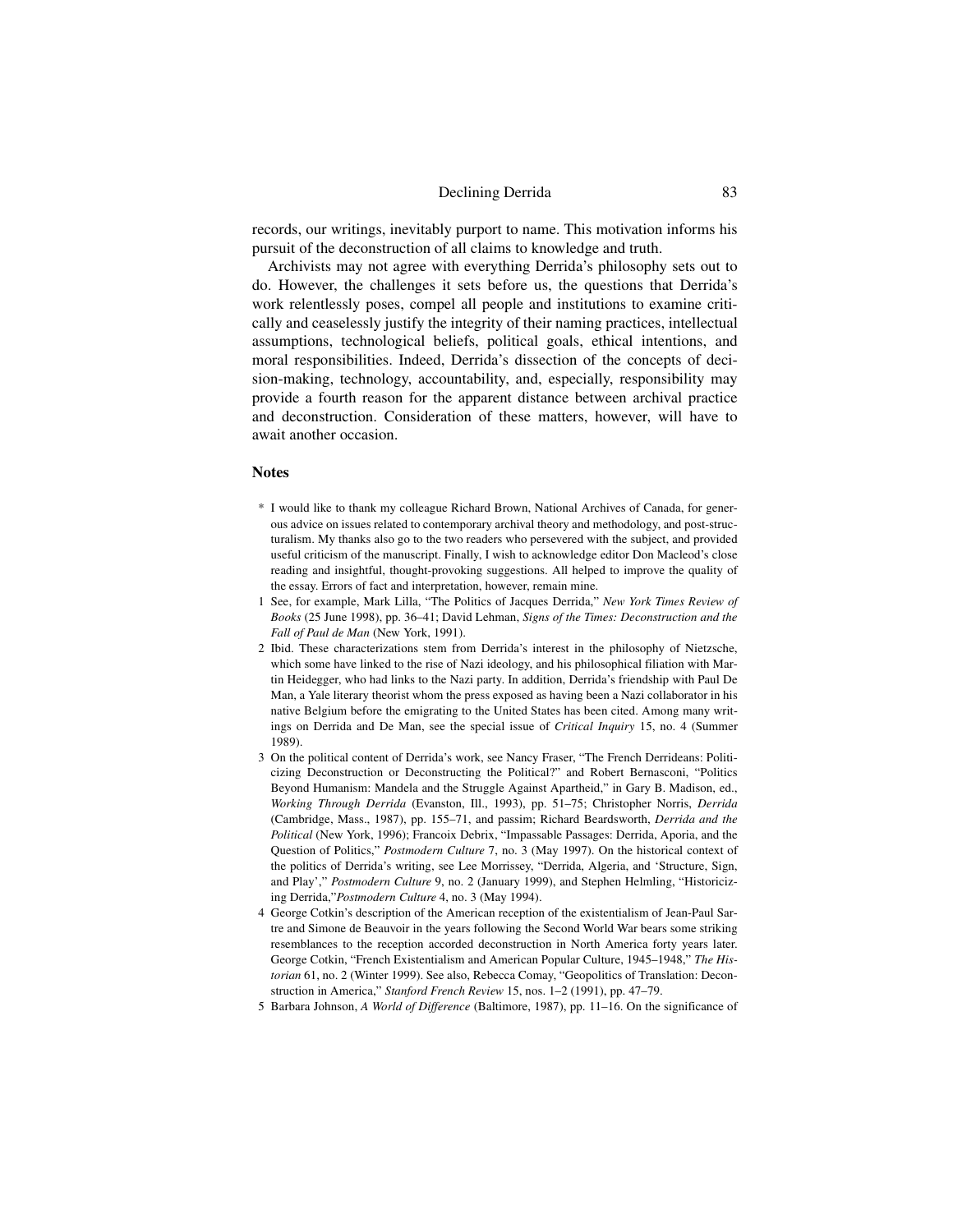various versions of the story of deconstruction's demise, see Jeffery Williams, "The Death of Deconstruction, the End of Theory, and Other Ominous Rumours," *Narrative* 4, no. 1 (June 1996).

- 6 Jacques Derrida, *Archive Fever: A Freudian Impression* (Chicago, 1995).
- 7 Of course, many believe that memory and archives differ because archives concerns a written past and psychological memory concerns images stored in the mind rather than on a medium. However, in his survey of the history of western writing on memory – in Plato, Hobbes, Locke, Freud, and Merleau-Ponty, and recent writings in the neurosciences – philosopher David Farrell Crell explores the significance of the constant resort to metaphors of inscription on a material medium to explain the operations of memory. David Farrell, *Of Memory, Reminiscence, and Writing: On the Verge* (Bloomington, c. 1990). On the difficulty throughout history of discussing memory without resorting to metaphor, see also Daniel Dennett, *Consciousness Explained* (Boston, 1991), p. 455.
- 8 Jacques Derrida, *Of Grammatology* Gayatri Chakravorty Spivack, trans. (Baltimore, 1976), p. 15.
- 9 This pragmatism is a more elaborate version of the notion that archives is a "craft," a code word meaning that archivists have successfully resisted the temptation to over intellectualize their work, while also avoiding the less savory aspects of modern professionalism. Accordingly, archivists have often insisted that archives is a practical, that is, no nonsense occupation, undeterred by fruitless abstraction.
- 10 See Stephen Waring, *Taylorism Transformed: Scientific Management Since 1945* (Chapel Hill, NC., 1998). Waring surveys the theories of such important figures as Alfred Chandler, Elton Mayo, Herbert Simon, Chester Barnard, and Peter Drucker. There are many studies attesting to the pervasive social influence of the engineering professions, particularly its dominance of the ranks of corporate management beginning back in the 1920s. See David E. Nye, *Electrifying America: Social Meanings of a New Technology, 1880– 1940* (Cambridge, Mass., 1990), pp. 138–42; G. Pascal Zachary, *Endless Frontier: Engineer of the Century* (New York, 1997); David F. Noble, *America By Design. Science, Technology and Corporate Capitalism* (New York, 1977); Thomas Hughes, *Rescuing Prometheus* (New York, 1998).
- 11 Derrida, "Differance," p. 11. For a discussion on the values frequently accompanying use of the term "information," its "transferability," "nobility," and the "preservation of meaning," for example, see Geoffrey Nunberg, "Farewell to the Information Age," in Geoffrey Nunberg, ed., *The Future of the Book* (Berkeley and Los Angeles, 1996), pp. 106ff. Peter Drucker, Tom Peters, and James Gleick, all arguably neo-Taylorites,<sup>55</sup> all insightful, imaginative, and even prescient, have emerged as the most influential philosophers of knowledge for our time. On the persistence of the influence of Frederick Winslow Taylor in management thought, see Waring, *Scientific Management Since 1945*, passim.
- 12 Peter Drucker, *The Age of Discontinuity. Guidelines to Our Changing Society* (New York, 1968).
- 13 The structure of Derrida's own published works embodies this view. Take a look, for example, at *Archive Fever*. The book runs to 111 pages. An introductory "Note," "Exergue," "Preamble," and "Foreword" take us to page 83. The "Thesis" chapter consumes all of thirteen pages, and the "Postscript," "Translator's Notes," and "Works Cited" cover the remainder of the book. This may be one reason why readers find Derrida's writing so frustrating. It is difficult to tell the thesis, the heart of the matter, from the "externals" – the introductions, preambles, and so on. This is one of several tactics Derrida uses to elicit the fragile, tentative nature of our differentiation between what is "central" and what is "marginal" in texts, what is peripheral in life – and in archives, for that matter. Interestingly, there is an etymological relation between "heart" and "record."
- 14 See, for example, Jacques Derrida, "Violence and Metaphysics," in Jacques Derrida, *Writing*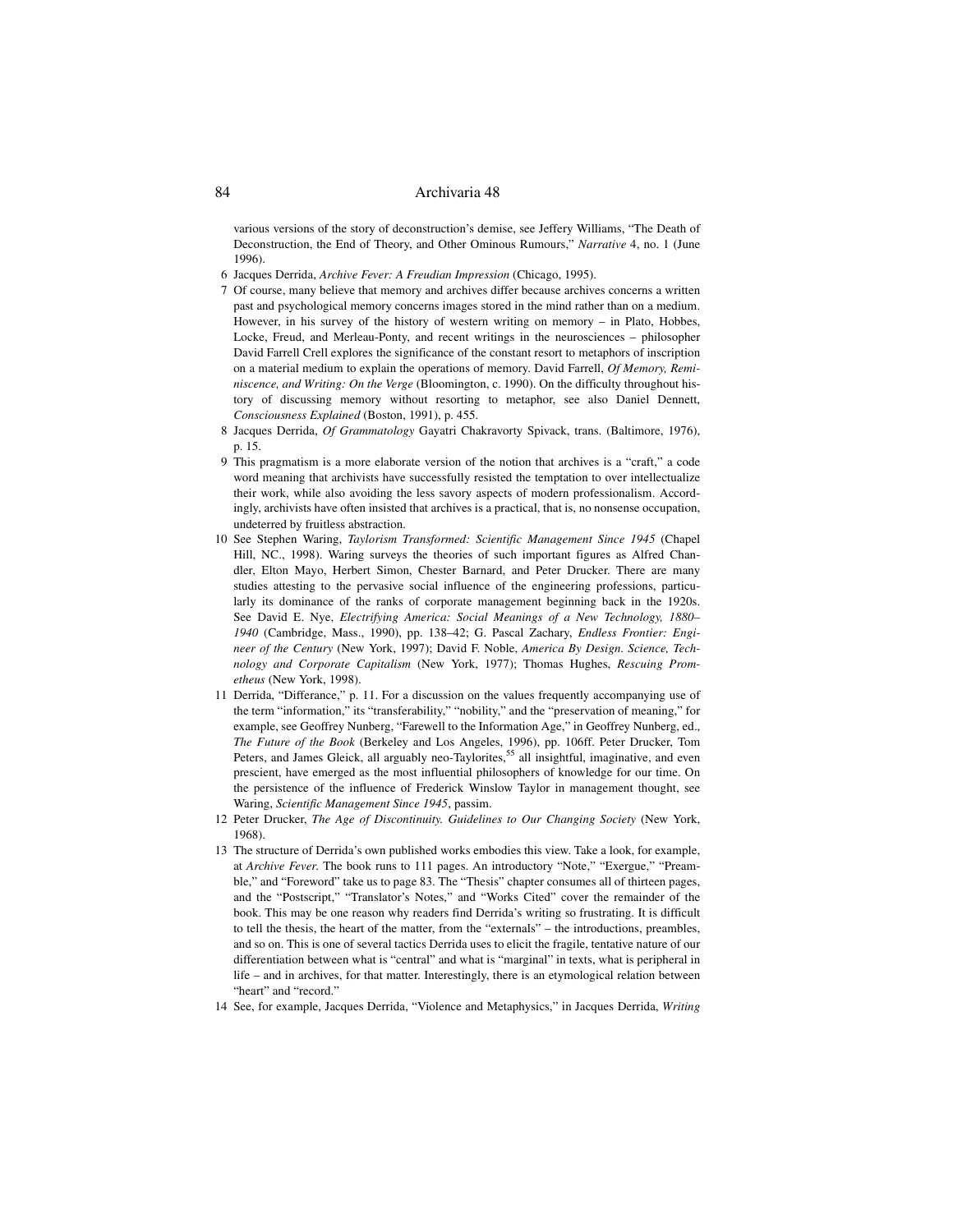*and Difference* (Chicago, 1978). This essay is an ethical meditation on the work of Emmanuel Levinas, whose philosophy centers around the status of "otherness," and the effects of human acts to impose what "is" and "is not" the case on the "other." This will have implications for Derrida's view that in writing's attempt to state the heart of the matter by resort to a language of transparent, settled meanings always fall short of the author's mark.

- 15 Irene Harvey, *Derrida and The Economy of Differance* (Bloomington, 1986), p. 3. Derrida himself explicitly repudiates the characterization of deconstruction as a form of criticism, and explains why. See "Lettre a un ami japonais," in Jacques Derrida, *Psyche. Inventions de l'autre* (Paris, 1987), pp. 387–93. In this same letter, Derrida also briefly and explicitly tries to explain the nature of deconstruction.
- 16 Rodolphe Gasche's widely admired *The Tain of the Mirror: Derrida and the Philosophy of Reflection* (Cambridge, Mass., 1986) remains unsurpassed as a treatment of deconstruction as a work of philosophy. In addition, Derrida's commitment to philosophy, problematic though it may be, is evident in his membership in GREPH (Groupe de recherche sur l'enseignement philosophique), a group dedicated to promoting the introduction of philosophy at the pre-college level. His status as a founding member of the International College of Philosophy also demonstrates his commitment to philosophy. See also Derrida's speech at UNESCO, "Of Humanities and the Philosophical Discipline," reproduced in *Surfaces* 4 (1994). It makes a claim for the importance of the autonomy of philosophy.
- 17 Most of the following discussion of differance draws on one of Derrida's most important and widely cited essays, "Differance," which, not surprisingly, largely concerns the meaning or non-meaning of the term, and its implications for the status of meaning and being in general. "Differance," in Jacques Derrida, *Margins of Philosophy,* trans. Alan Bass (Chicago, 1986).
- 18 Ferdinand de Saussure, *Course in General Linguistics* (New York, 1966). This classic book in linguistics was pulled together from notes his former students gathered and published in 1915 as *Cours generale de linguistique*.
- 19 Derrida, "Differance," p. 3.
- 20 Jacques Derrida, "The Double Session," *Dissemination* (Chicago, 1981), p. 177.
- 21 Terence Hawkes, *Structuralism and Semiotics* (Los Angeles, 1977), p. 148.
- 22 Mark Taylor, "Introduction: System...Structure...Difference...Other," in Mark Taylor, ed., *Deconstruction in Context. Literature and Philosophy* (Chicago, 1986), pp. 13–14. For an indepth study of the relationship between deconstruction, systems theory, and cybernetics, see Christopher Johnson, *System and Writing in the Philosophy of Jacques Derrida* (Cambridge, Eng., 1993), pp. 148–50 and passim.
- 23 Derrida, "Differance," p. 7.
- 24 Ibid.
- 25 Jacques Derrida, "How to Avoid Speaking: Denials," in Sanford Budick and Wolfgang Iser, eds., *Languages of the Unsayable. The Play of Negativity in Literature and Literary Theory* (New York, 1989), pp. 3–30.
- 26 "It is because it extends to solid structures, to "material" institutions, and not only to discourses or meaningful representations that deconstruction is always distinguishable from an analysis or a critique." Derrida cited in Harvey, *Deconstruction and the Economy of Differance*, p. 3.
- 27 Donald Ingber, "The Architecture of Life," *Scientific American* 278, no. 1 (January 1998). A life scientist, Ingber discusses how the principles of tensegrity might be used to characterize cell structures.
- 28 R. Buckminster Fuller, *Synergetics. Explorations in the Geometry of Thinking* (New, 1975), p. 356.
- 29 Ingber, "The Architecture of Life."
- 30 Hugh Kenner, *Geodesic Math and How to Use It* ( Los Angeles, 1976).
- 31 Fuller, *Synergetics*, p. 357.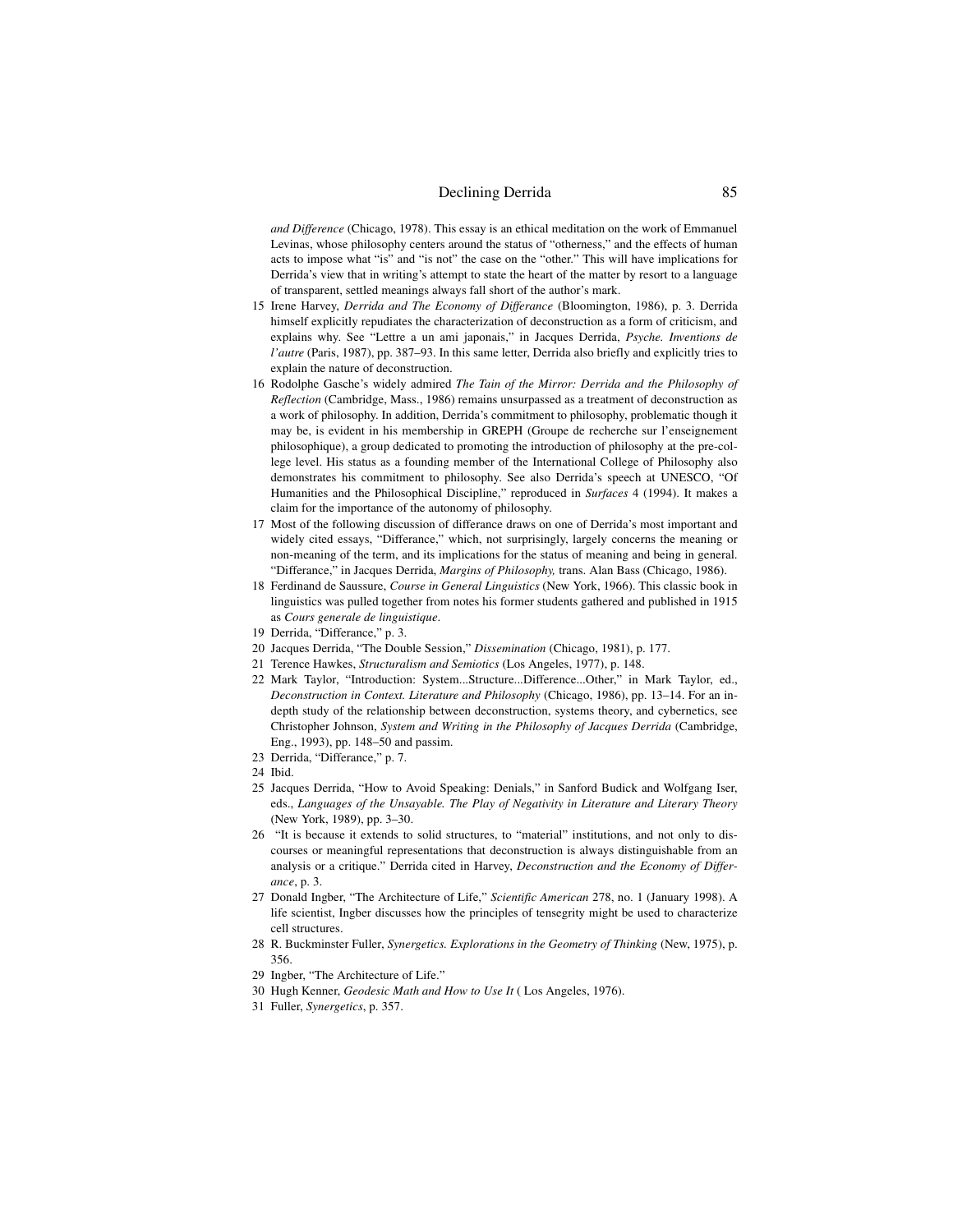- 32 Anthony Judge, "Transcending Duality Through Tensional Integrity: Part I : A Lesson in Organization from Building Design," and "Part 2: From Systems-Versus-Networks to Tensegrity Organizations," *Transnational Association* 5 (1978), pp. 248–57, 258–65.
- 33 Anthony Pugh, *An Introduction to Tensegrity* (Berkeley, 1976), p. 56.
- 34 Bataille was a French essayist and theorist who in fact trained as an archivist at L'École des Chartes in Paris.
- 35 The literature on the notion of text and textuality is vast. One of the earliest to propose the authorless text, and to formulate the concept of cognomen of "literature" to apply to all forms of writing is the late Roland Barthes. See "From Work to Text," in Josue V. Harari, ed., *Textual Strategies: Perspectives in Post-Structuralist Criticism* (Ithaca, 1979), pp. 73–81.
- 36 The "linguistic turn" is a phrase first used to describe philosophy's identification of issues of language in the 1920s and 1930s as holding the key to solving philosophical problems. It then reappeared in the 1970s and 1980s in several other disciplines, including history.
- 37 With his primary concern to criticize what he construes as archivists' continuing delusional and obsessional relationship of dependence upon history, leading archival academic Richard Cox invokes as support for his case David Harlan's remarks (in *The Degradation of American History*) to fellow historians concerning the resilience of postmodernism and the influence of its idea of textuality on historical practice, which many historians hope and believe has disappeared from the scene. Harlan's central argument is that the abandonment of literary criticism for documentary criticism and the search for objectivity has lead to the moral degradation of American history. Unabashedly present-centered, Harlan is not warning other historians *against* the influence of literature on history. Rather he is urging them to embrace it.

Curiously, Cox seems to side with Harlan. Indeed, in Harlan's criticism of the historical profession as in decline because of its neglect of literary approaches to documents, Cox purports to have found evidence that the profession to which archivists have slavishly turned for guidance is falling apart. Cox even seems to cite as support for his own point Harlan's complaint that historians have ignored the insights of literary criticism in teaching students how to analyze and interpret records.

It is not clear what point Cox is trying to make. Is he citing Harlan's criticism as itself an example of historical practice gone terribly wrong? Or is he agreeing with Harlan's criticism of the historical profession as a correct diagnosis of an ailing profession? If the latter, he seems to miss the point entirely that Harlan's clear invocation of the methodology of literary criticism is incompatible with, if not inimical to the commonly accepted principles of archives, and current record theory. By my reading of the passages Cox cites, Harlan is actually critical of approaching sources as "documents." On the contrary, Harlan seems to be a proponent of approaching sources as "text." In fact, he endorses *decontextualized* textual criticism because he thinks it is supportive of an "ethics of reading," which, he claims, historians lack. What seems like a fundamental misreading prevents Cox from appreciating, and therefore stating fully and confronting productively the stakes that are involved in the differences between the contemporary concept of "textuality," which Harlan promotes, and the concept of "recordness" that archivists, including Cox himself, have been working hard to establish, or to reestablish. Either way, he seems determined to read Harlan in a way that accommodates his determination to diminish, if not to dismiss, the relevance of history for archival practice. (It is also unclear as to what Cox is referring to when he mentions "history.") Richard J. Cox, "American Archivists, Cyberculture, and Stasis," in *Cyber, Hyper, or Resolutely Jurassic? Proceeding of an International Symposium Marking Twenty-five Years of Professional Archival Training in Ireland, University College, Dublin, Oct. 2-3, 1998*. (Http://www.ucd.ie/ ~archives/sympos.html [as of 17 October 1999]). David Harlan, *The Degradation of American History* (Chicago, 1997), pp. 191–92.

At the same conference, another leading academic archivist, Luciana Duranti, marshaling the weight of long European tradition, similarly attempted to convince her audience of archi-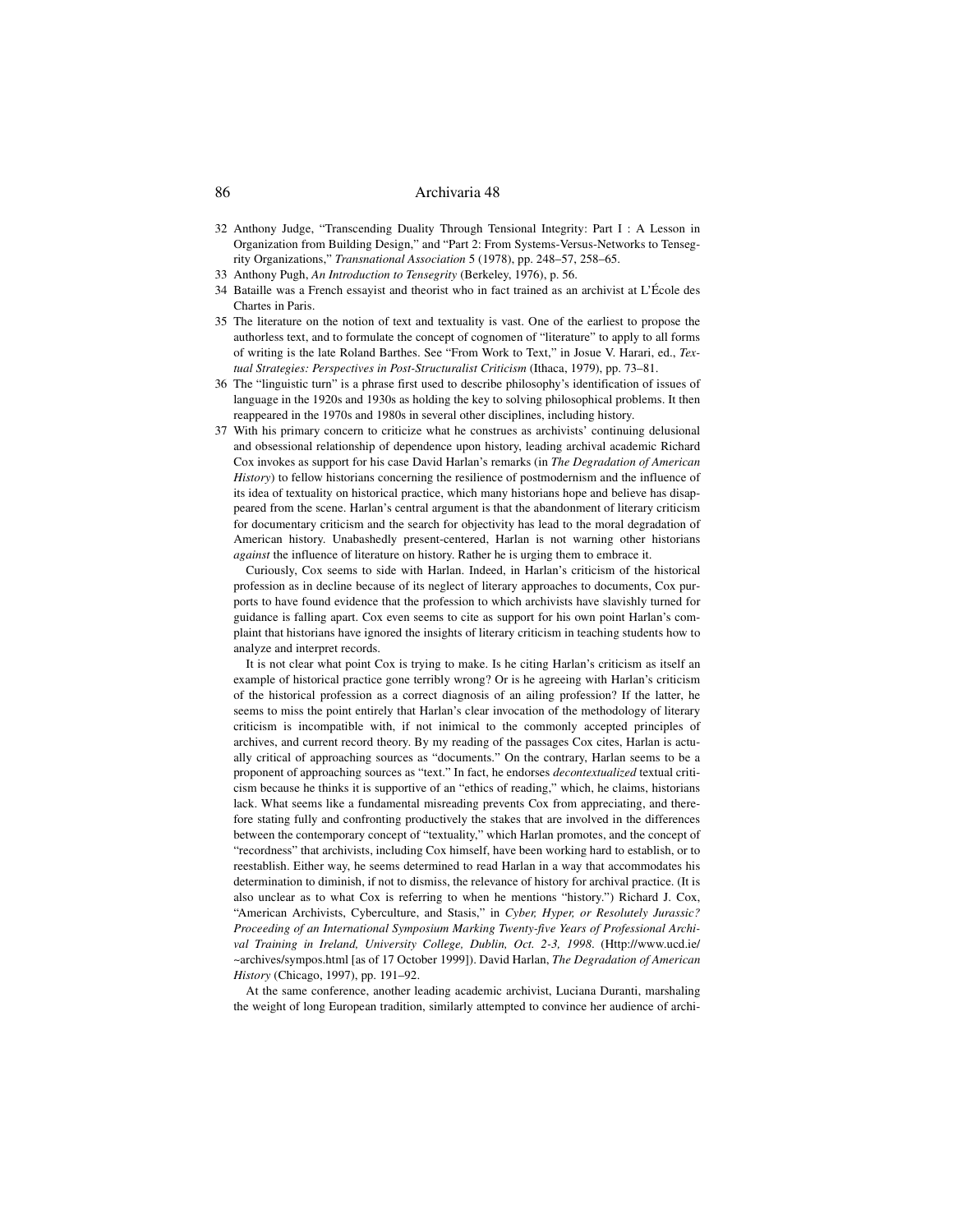vists' misplaced reliance on history, which, starting in the late nineteenth century, served to draw archivists away from the original, presumably authentic, juridical and diplomatic roots of their practice. Duranti, "The Future of Archival Scholarship," Ibid.

- 38 Jay David Bolter, *Writing Space. The Computer in the History of Literacy* (Hillsdale, N.J., 1990), p. 144.
- 39 Richard Dawkins, *The Selfish Gene* (New York, 1976).
- 40 On the notion of text as an anti-disciplinary object, one whose nature is being contested among various disciplines, and which resists accommodation of the "ossifying" agendas and needs of the established disciplines, see John Mowatt, *Text: The Genealogy of an Anti-Disciplinary Object* (Durham, N.C., 1992), p. 103 and passim.
- 41 This famous, or infamous, phrase appears in "... That Dangerous Supplement ...." an essay on Jean-Jacques Rousseau's *Confessions*. In a way, the supplement to which Derrida refers is media. There is always something mediating – standing between – us and our wish to make contact with the outside "real" or "natural" world, something (present) between full absence and full presence. That something is text, or writing. The writing to which Derrida refers, however, can occur on paper, in speech, or in thought. To be fair, it is worth quoting from this passage at length.

"There is nothing outside the text [there is no outside-text; il n'y a pas de hors-texte]. ... What we have tried to show by following the guiding line of the "dangerous supplement," is that in what one calls the real life of these existences, "of flesh and bone," beyond and behind what one believes can be circumscribed as Rousseau's text, there has never been anything but writing. There have never been anything but supplements, substitutive significations, .... the "real" supervening, and being added only while taking on meaning from a trace and from invocations of the supplement, etc. And thus to infinity, for we have read, in the text, that the absolute present, Nature, that which words like "real mother" name, have always already escaped, have never existed; that which opens meaning and language is writing as the disappearance of natural presence." Derrida, *Of Grammatology*, pp. 156–7.

- 42 For other interpretations of Derrida's phrase, see Nicholas Royle, "Yes, Yes, the University in Ruins," in *Critical Inquiry* 25, no. 1 (Autumn 1999), p. 147ff and note 3; Dominick LaCapra, *Rethinking Intellectual History: Texts, Contexts, Language* (Ithaca, N.Y., 1983,) p. 26, and LaCapra, *Soundings in Critical Theory* (Ithaca, N.Y., 1989), p. 19.
- 43 The term "intertextuality" was coined by French psychoanalyst and semiotician Julia Kristeva in *Semeiotike. Recherche pour une semanalyse* in the late 1960s. In 1974, Kristeva suggested that the word "transposition" better expressed her meaning and that "intertextuality" had mislead people into believing that it merely concerned the "study of sources" rather than the passage from one sign system to another. Margaret Waller, trans. *Revolution in Poetic Language,* (New York, 1984), pp. 59–60.
- 44 Vincent Leitch, *Deconstructive Criticism. An Advanced Introduction* (New York, 1983), p. 161.
- 45 On the relation between "contractualist discourse," the concept of signature, and the sovereignty of authorship, see Gilbert Larochelle, "From Kant to Foucault. What Remains of the Author in Postmodernism," in Lisa Buranen and Alice Roy, eds., *Perspectives on Plagiarism and Intellectual Property in a Postmodern World* (New York, 1999), p. 125. A cursory review of law journals will quickly reveal the concern about intellectual property issues that the emergence of cyberspace has occasioned among lawyers and legal scholars. Notions of "personal jurisdiction," "physical" versus electronic presence, copyright, originality, and "sequential innovation" all revolve around the enlightenment ontology of the person as a sovereign being and creator, and author versus reader rights. See, for example, David Nimmer, "Brains and Other Paraphernalia of the Digital Age, *"Harvard Journal of Law and Technology* 10, no. 1 (Fall 1996); Douglas Y'Barbo, "On Legal Protection for Electronic Texts: A Reply to Professor Patterson and Judge Birch," *Journal of Intellectual Property Law* 5, no. 1 (Fall 1997);